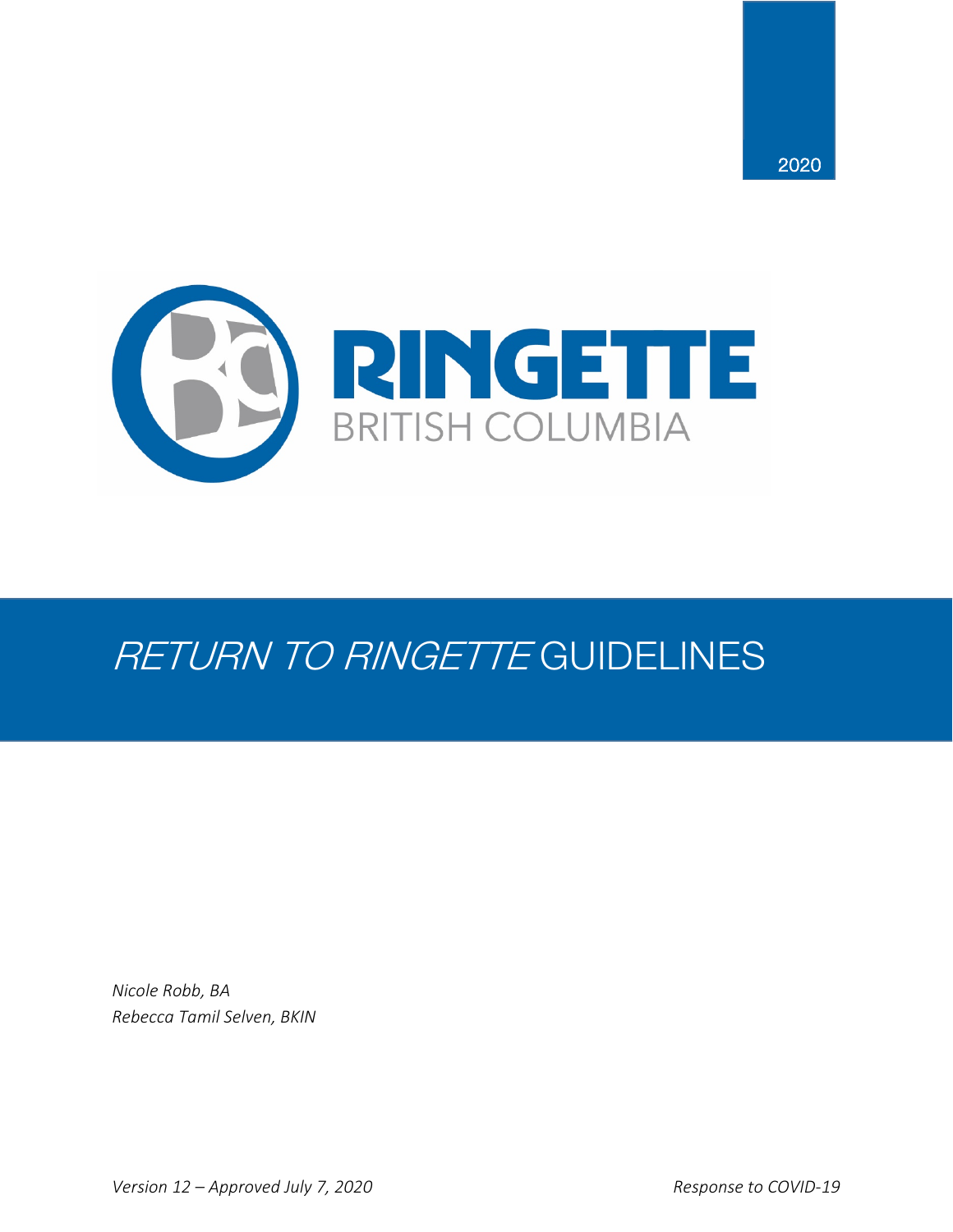

# **DISCLAIMER**

These *Return to Ringette* guidelines are intended to be used for the purposes outlined in this document. Ringette BC strives to provide relevant and timely information; however, information known about COVID-19, also known as the coronavirus, and recommended health and safety measures can rapidly change. No guarantee can be given at this time to the accuracy of the document.

This is not a legal document and the *Return to Ringette* guidelines are to be used as a guide only. This document is not meant to provide legal advice. Do not rely on this document or treat it as legal advice.

Furthermore, this document is not a substitute for actual legislation or orders by the Provincial Government or the Provincial Health Officer (PHO). In the event of ambiguity or conflict between the *Return to Ringette* Guidelines and the *Public Health Act,* regulations and orders within the *Act* will prevail. Ringette BC's *Return to Ringette* guidelines comply with the *[Return to Sport](https://www.viasport.ca/sites/default/files/ReturntoSportGuidelines.pdf?utm_source=PSO+Connector&utm_campaign=f182dbdffe-Sportscape_2019_COPY_01&utm_medium=email&utm_term=0_9305c55a53-f182dbdffe-384328061)* Sector Guidelines from [viaSport.](https://www.viasport.ca/)

Ringette BC and our member organizations will comply with requirements of the federal, provincial and local governments and all health authorities (federal, provincial or regional).

The links provided in this document from third party websites have been provided *for convenience only*. Information found in the links may be updated from time to time. Ringette BC does not monitor these sites and is not responsible for updates.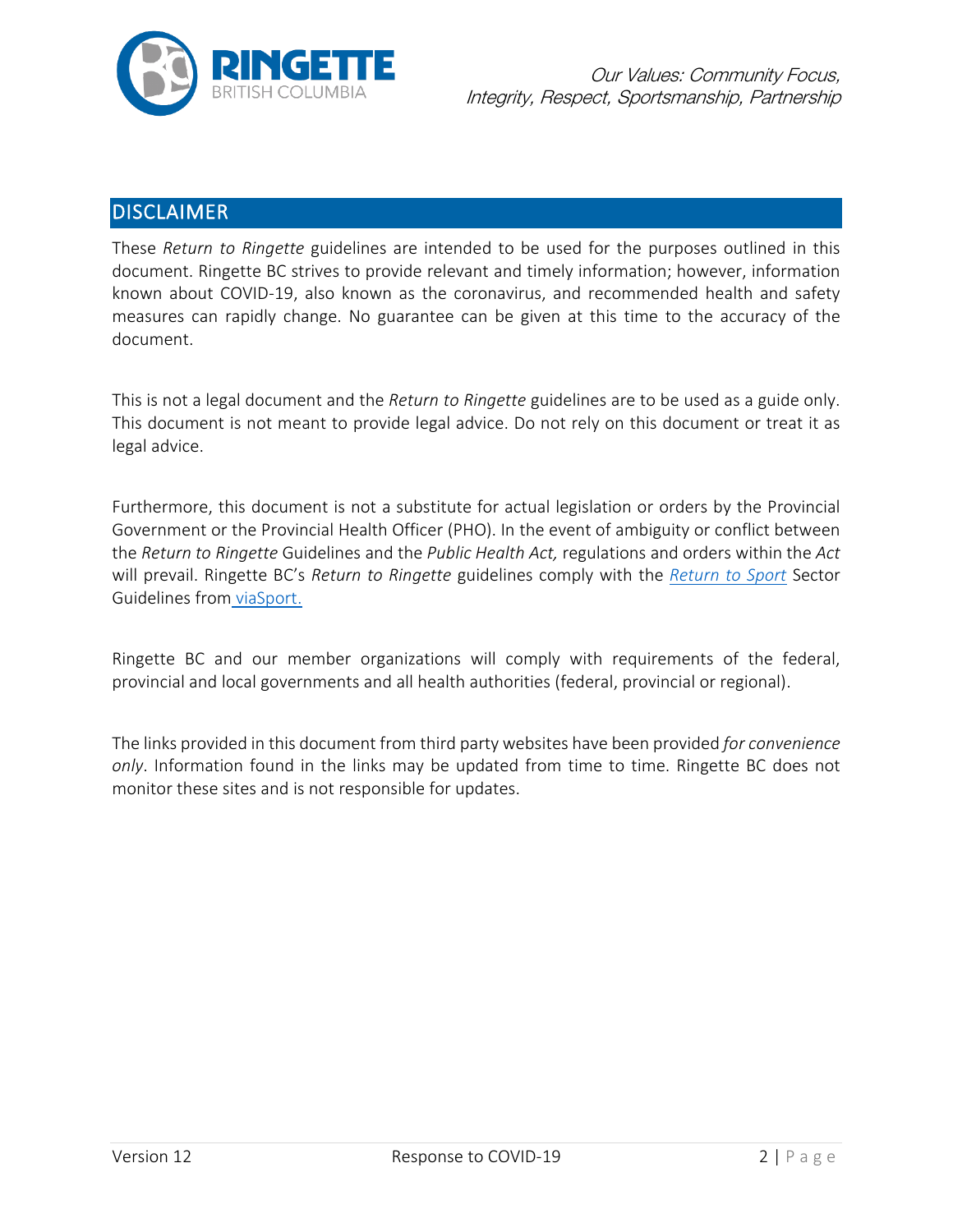

# DEFINITIONS:

- **"Activity"** practice, team event, training, individual or group etc.
- "Community" for the purpose of this document is the municipalities contained within your local Association boundaries.
- "Competition" ringette game, modified, exhibition, a game played by the Ringette Canada rule book.
- "Facility" a given location where ringette activities take place, and without limiting the generality of this term, a location shall be considered one facility regardless of the number of ice surfaces or gym space, room capacity in the location
- $\bullet$  "Group" a collective of athletes and coaches from the same age division who may participate in an activity together (i.e. two U14 teams are a group)
- "League" the community of regional participation for ringette programs and competitions
- "LSO" Local Sports Organization
- "Outbreak" two or more confirmed COVID-19 cases
- "Participant" any individual participating in ringette-related activities this includes athletes, team staff, parents, officials, spectators, volunteers
- "Physical Distancing" recommended by the Provincial Health Officer to maintain a minimum 2m (6 feet) space between people from different households.
- "PSO" Provincial Sports Organization.
- "Recreation" "physical activities that include those undertaken as leisure, fitness training, and sport-related activities done at the discretion of the individual; either self-led or facilitated by recreation leaders." [\(viaSport Sport Sector Guidelines\)](https://www.viasport.ca/sites/default/files/ReturntoSportGuidelines.pdf?utm_source=PSO+Connector&utm_campaign=f182dbdffe-Sportscape_2019_COPY_01&utm_medium=email&utm_term=0_9305c55a53-f182dbdffe-384328061).
- "Regions" designated regions within the province that adhere to the boundaries and regulations of the Health Authorities within BC
- "Sanctioned event or activity" a Sanctioned Event or activity means that Ringette BC or one of our Member Club-Associations has approved an activity to go forward. If an event or activity is sanctioned it is covered by Ringette BC insurance.
- "Sport" "any organized sport activity that involves a number of people doing a physical activity together in a structured way and is facilitated by a Provincial Sport Organization or Local Sport organization." [\(viaSport Sport Sector Guidelines\)](https://www.viasport.ca/sites/default/files/ReturntoSportGuidelines.pdf?utm_source=PSO+Connector&utm_campaign=f182dbdffe-Sportscape_2019_COPY_01&utm_medium=email&utm_term=0_9305c55a53-f182dbdffe-384328061)
- "Team" group of athletes and coaches, as per the guidelines included, formed for the purposes of competition.
- "User Group" renter of a facility including a Provincial Sport Organization, League, Club Association or private company.
- "viaSport" Previously, BC Sport Branch, is a branch of the BC Government responsible for evaluating, monitoring, and supporting sport development in BC.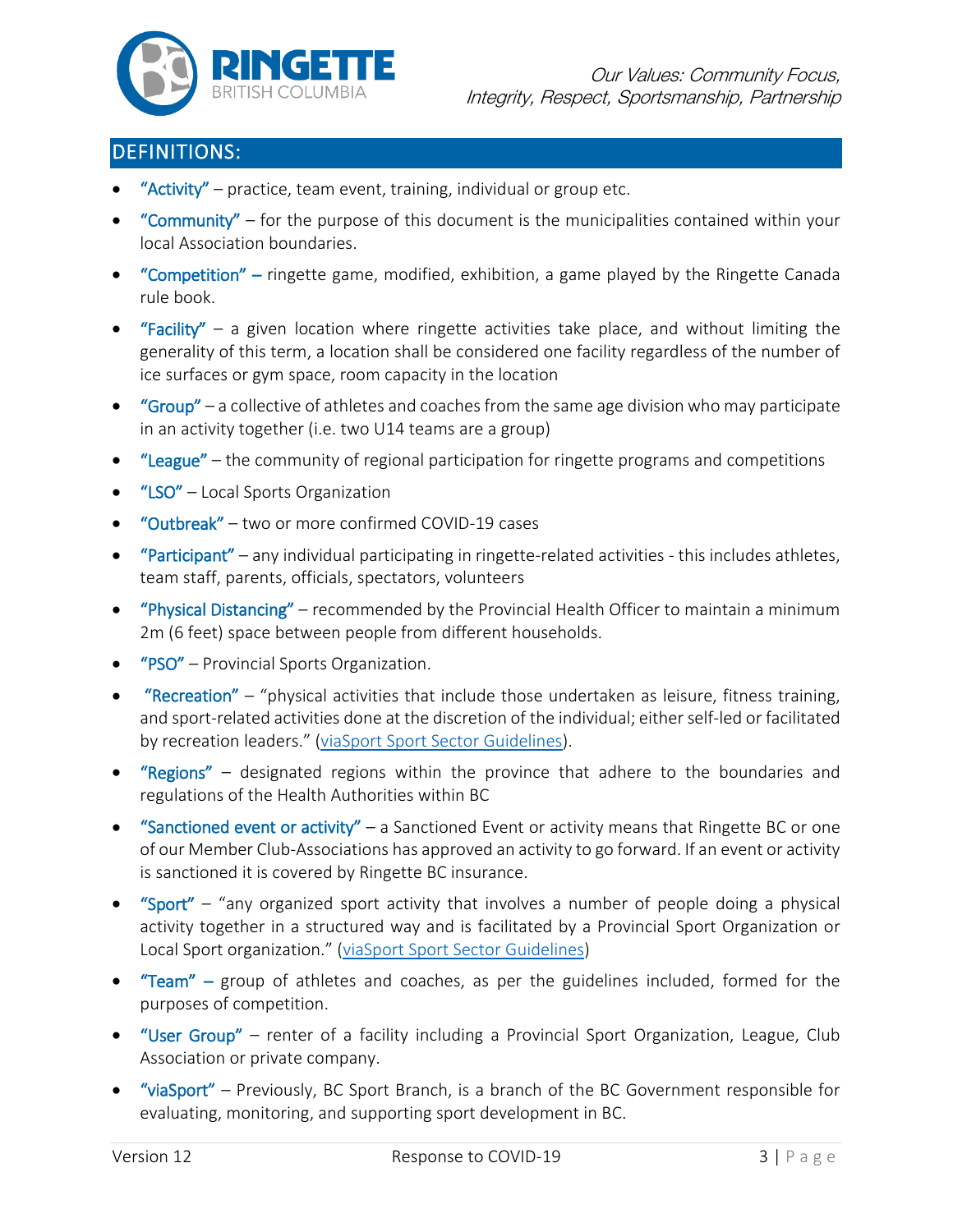

# INTRODUCTION

Ringette BC's Return to Ringette Guidelines are founded on the overriding principle of fostering and providing a safe environment for all participants. The Return to Ringette Guidelines seek to balance the maximum allowable participants with the context of the regulations put forward by the Provincial Health Officer (PHO).

The *Return to Ringette* Guidelines are to be used in conjunction with the following documents:

- 1. [BC Guidelines from WorkSafeBC](https://www.worksafebc.com/en/about-us/covid-19-updates/covid-19-returning-safe-operation/sports-recreation) and the Provincial [Health Authority](https://www2.gov.bc.ca/assets/gov/public-safety-and-emergency-services/emergency-preparedness-response-recovery/gdx/bcs_restart_plan_web.pdf)
- 2. [BC Parks and Recreation](https://www.bcrpa.bc.ca/media/242766/bcrpa-restarting-guidelines-final.pdf) (BCRPA) Guidelines
- 3. [BC Recreation Facilities' Association Resources \(BCRFA\)](http://www.rfabc.com/)
- 4. viaSport's *[Return to Sport](https://www.viasport.ca/sites/default/files/ReturntoSportGuidelines.pdf?utm_source=PSO+Connector&utm_campaign=f182dbdffe-Sportscape_2019_COPY_01&utm_medium=email&utm_term=0_9305c55a53-f182dbdffe-384328061)* Guidelines for the Sport Sector
- 5. Ringette Canada's *[National Direction on the Return to Ringette](https://www.ringette.ca/wp-content/uploads/2020/07/Return_to_Ringette_2020.pdf)*

Local Ringette Associations in BC will need to review and understand the Return to Ringette guidelines. Additions and/or changes may be necessary based on regulations and recommendations of the Provincial and/or Regional Health Authorities. The most current version of the *Return to Ringette* guidelines will be posted on the Ringette BC website. Local Ringette Associations are expected to ensure they are working with the most current version.

The information provided in these guidelines does not supersede or override protocols, guidelines, requirements or restrictions set out by the Federal, Provincial and/or Regional Health Authorities or governments.

Ringette BC understands that facilities will have differing re-opening timelines. Leagues and Club Associations will have to work with their facility providers on plan implementations, requirements and timing. Each Local Ringette Association may have different timelines and will have to work with their facility operators in implementing the guidelines for their Club Association. The facilities will reopen at different rates and could require additional resources in order to allow users to return to Ringette. Ringette BC will assist and support the Leagues and Club Associations during the return.

The *Return to Play* process for all sports is fluid. It is highly likely that these guidelines will change as directions from Health Authorities evolve. Ringette BC is following Ringette Canada's *Progressions of Ringette* and the viaSport *[Return to Sport](https://www.viasport.ca/sites/default/files/ReturntoSportGuidelines.pdf?utm_source=PSO+Connector&utm_campaign=f182dbdffe-Sportscape_2019_COPY_01&utm_medium=email&utm_term=0_9305c55a53-f182dbdffe-384328061)* Sector Guidelines. Please note, the timing of the *Return to Ringette* progressions are subject to change. Ringette BC is committed to keeping the membership informed throughout this process. Those unable to demonstrate adherence to the guidelines may be subject to sanctioning from Ringette BC, the League and/or their Club Association. If there is any conflict between language in the written *Return to Ringette* Guidelines and the online version, the online version will prevail.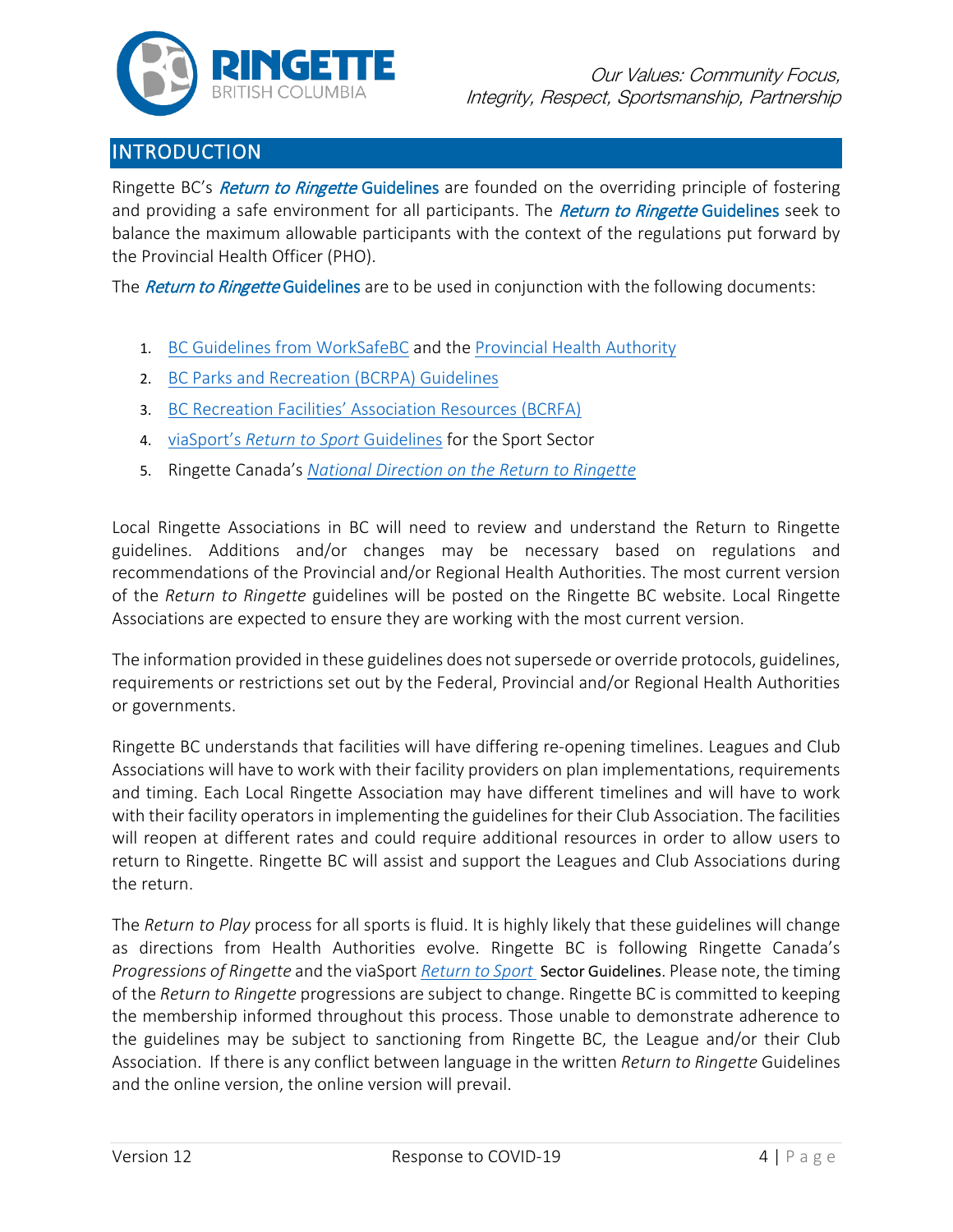

# COVID – 19

#### SYMPTOMS

COVID-19 symptoms are similar to those of the common cold and flu and other respiratory illnesses. Symptoms include fever, chills, cough, shortness of breath, sneezing, painful swallowing or sore throat, headache, stuffy or runny nose, loss of sense of smell, fatigue and loss of appetite.

People infected with COVID-19 may not experience any symptoms or experience very mild symptoms. Individuals who have compromised immune systems or individuals with chronic health conditions are found to be more susceptible to contracting COVID-19.

Symptoms of COVID-19 are very broad. As such, it is critical that members with any symptoms of illness stay home.

#### **TRANSMISSION**

COVID-19 is transmitted via liquid droplets. When a person talks, coughs or sneezes, these droplets can become airborne. Close contact between people is the primary way the virus spreads. Physical distancing, along with minimal contact, frequent hand washing, avoiding touching ones faces and enhanced cleaning protocols, are the best ways to limit transmission of the virus.

For more information on symptoms or the transmission of COVID-19, including information on best practices for avoiding transmission, please visit the [BC Center for Disease Control.](http://www.bccdc.ca/)

#### GENERAL HEALTH AND SAFETY GUIDELINES

- If PARTICIPANTS have experienced any symptoms associated with COVID-19 including, but not limited to, coughing, sore throat, fever, shortness of breath, they must not attend activities for 14 days from date of onset.
- If PARTICIPANTS have come in contact with someone experiencing these symptoms, they are not permitted to attend for 14 days from date of contact.
- At a ringette event such as an ice-time, dryland, meeting, etc., a designated volunteer should confirm, prior to all PARTICIPANTS entering the facility, that each PARTICIPANT has not experienced any symptoms such as coughing, sore throat, fever, shortness of breath in the past 14 days.
- All PARTICIPANTS must adhere to all health & safety regulations
- PARTICIPANTS must confirm attendance at an event a minimum of 48 hours prior to the event and if they do not do so they could be denied entry to the event.
- Frequent hand washing is recommended. Hand sanitizer must be available if hand washing access is limited by the facility operator. Facilities should be able to provide each individual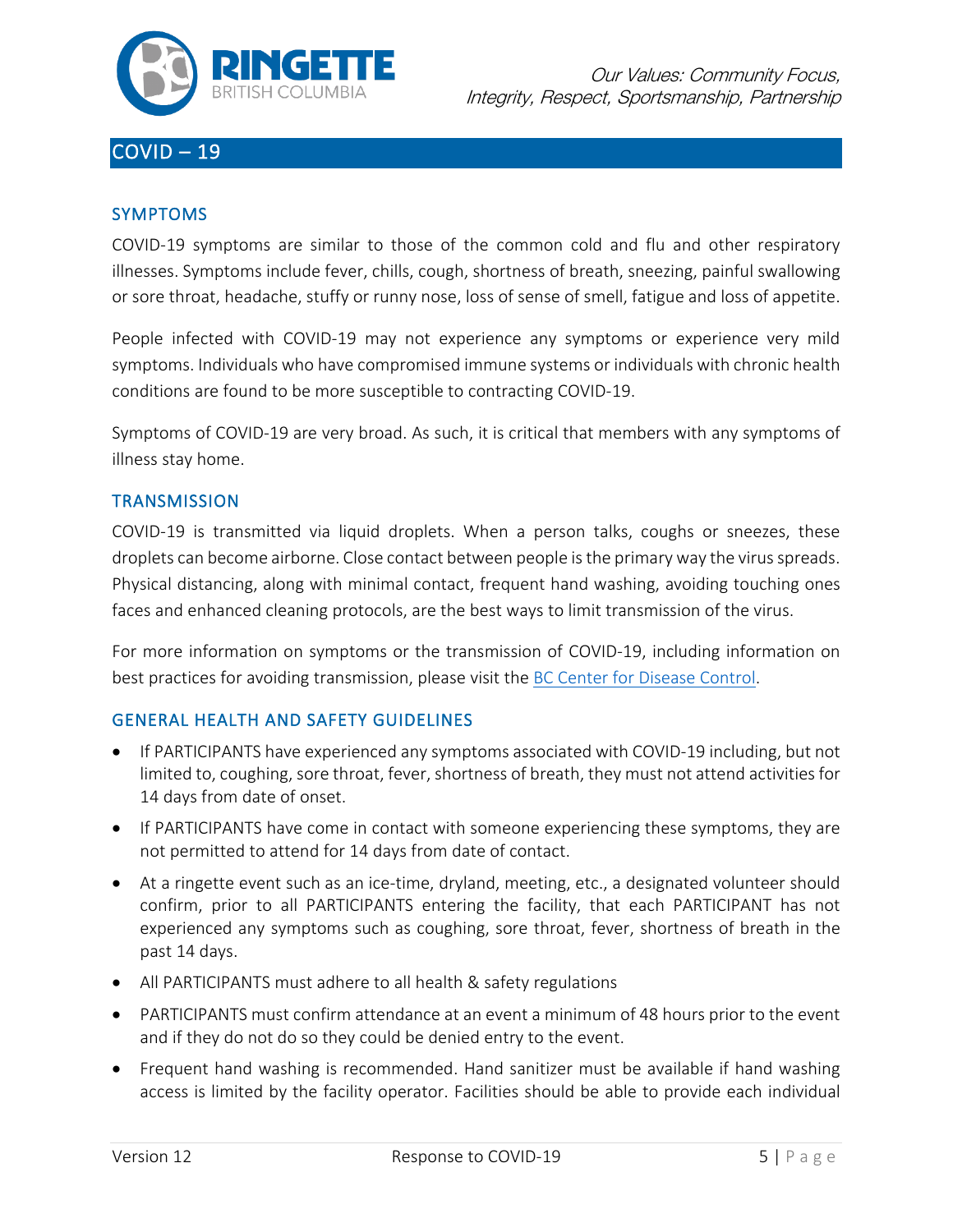

team (as well as the officials) a sink with warm water, automatic hand dryer or paper towel dispenser, soap, and hand sanitizer

- No showering at facilities
- No spitting
- No chewing tobacco, no sharing of vapes or other tobacco products
- Each PARTICIPANT must have their own water bottle. Absolutely, NO sharing of water bottles PARTICIPANTS should clearly label their water bottle with their first and last name
- All PARTICIPANTS should prepare to come dressed to put on only skates and helmet arrive and leave fully dressed (except gloves, skates, helmet) – in accordance with facility regulations
- Ringette gear is not to be shared
- Follow and adhere to facility capacity restrictions as advised by the facility operator
- No contact or touching no handshakes, waving and saying thank you to Officials and PARTICIPANTS is an acceptable form of sportsmanship. Officials may wear black gloves if they wish to do so.
- Coaches, Athletes and Officials should keep rings, equipment and other objects required for play in a clean, separate space at their own homes. Items should be clean and sanitized frequently. PARTICIPANTS should avoid handling shared equipment, such as rings, with their bare hands. Sticks should be used to move equipment, such as rings or cones, whenever possible.
- All PARTICIPANTS should carry wipes, hand sanitizer OR pump soap in their equipment bags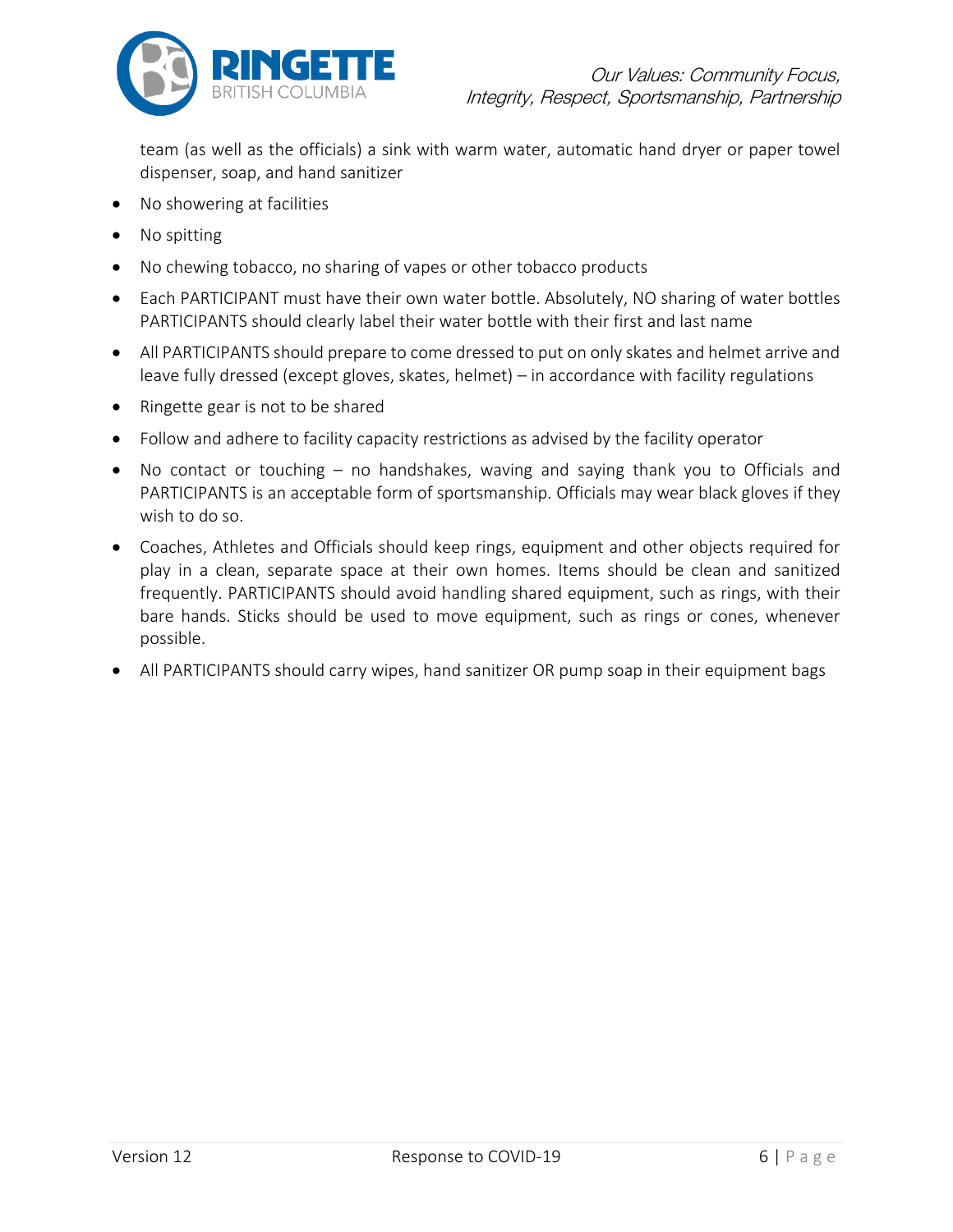

# VIASPORT - BC SPORT SECTOR GUIDELINES

The BC Government Restart plan outlines how the Province of BC will reopen. viaSport was asked by the Sport Branch of the BC Government to write general guidelines for the Sport Sector. The *[Return to Sport](https://www.viasport.ca/sites/default/files/ReturntoSportGuidelines.pdf?utm_source=PSO+Connector&utm_campaign=f182dbdffe-Sportscape_2019_COPY_01&utm_medium=email&utm_term=0_9305c55a53-f182dbdffe-384328061)* Guidelines define four phases of Activity. The BC Restart Plan and the Return to Sport Phases do not align completely for dates of roll out. To understand the Graduated Return to Ringette it is imperative to understand the Sport Sector phases.

### PHASE 1 – "Strictest Controls", Prior to May 19, 2020

The first Phase of the Sport Sector guidelines does not allow for any activities to take place. This phase allows only Essential Services to operate within the province. If the Provincial Health Officer increases restrictions of COVID-19 and the Province returns to Phase 1, ringette–related activities will be suspended.

### PHASE 2 – "Transition Measures", May 19 to September

The second phase of the Sport Sector Guidelines allows for some activities to return. This phase permits small groups focused on individual skill training and activities. Activities must follow physical distancing requirements at all times. IN addition, contact drills or activities are not permitted. It is recommended that activities begin outdoors with some limited indoor facilities usage. Gathering restrictions limit groups to a maximum of 50 people.

#### PHASE 3 – "Loosening Restrictions", Date of Phase 3 is TBD

Indoor activities like ringette, hockey, speed skating and figure skating are able to activate in phase 3. During Phase 3, the focus is on staying in the community with some contact activities introduced in small groups. Physical Distancing measures have not been clearly defined under Phase 3 of the BC Restart Plan. Gathering restrictions continue to limit group size to a maximum of 50 people. Modified game play can be introduced in Phase 3 assuming all other restrictions are met and that the facilities permit increased contact drills and skills.

#### PHASE 4 – "New Normal", requires a vaccine, herd immunity or widespread treatment

There is no date for when BC will enter Phase 4. This phase allows for full return to sport including large Provincial Championships, tournaments, and large groups.



At all phases, there are three factors that the Provincial Health Officer has required groups to keep in mind

For more details on the four phases of Return to Sport above, see Appendix E at the

end of this document, or view the [Return to Sport Activity Chart o](https://www.viasport.ca/sites/default/files/RTS%20Chart_0.pdf)n the ViaSport website.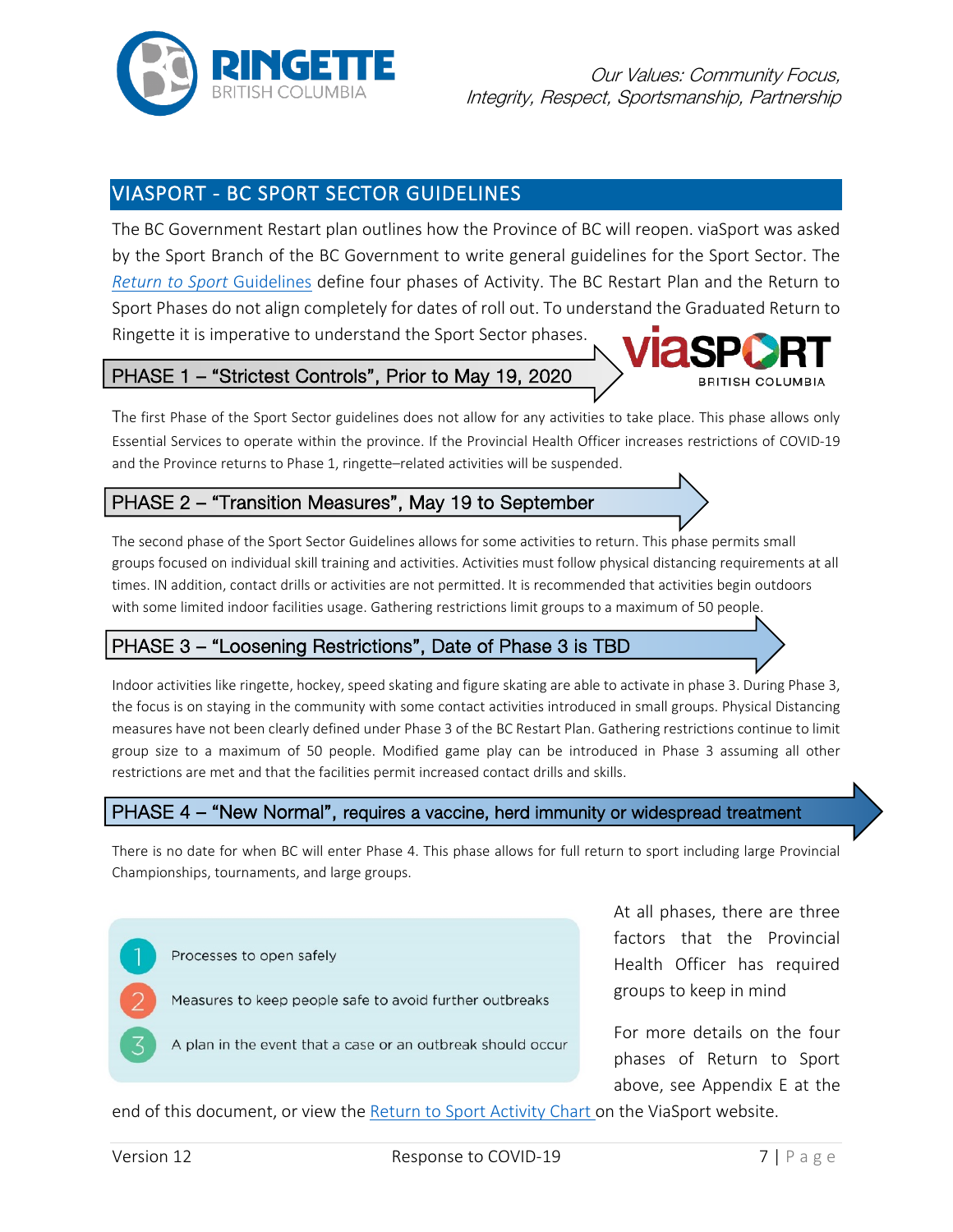

### GRADUATED RETURN TO RINGETTE

Ringette BC is following a graduated *Return to Ringette*. The process will allow for ringette activities to restart in accordance with the Provincial Health Authorities and Regional Health Guidelines. The progressions of returning to ringette may change, at any time, if restrictions by Provincial and Regional Health Authorities are amended. The Ringette Progressions Chart below has been developed to assist Leagues and Club Associations on the activities permitted as ringette progresses through the *Return to Ringette* guidelines. The Ringette Progressions are not aligned directly to the BC Restart Phases and will need to be progressed through at a pace that allows for ringette's return to be safe and successful. Ringette BC will monitor the movement through the progressions and advise accordingly. However, as each individual municipality, facilities and Regional Health Authority sets their own specific guidelines, there is a possibility that Leagues and/or Club Associations may be in different Progressions.

Ringette Games in Ringette Progression 3 may include modifications for gameplay including 3 vs. 3 and 4 vs. 4 if necessary so that Ringette BC and our members are not offside with Facilities and the *Return to Sport* Guidelines.

### PROGRESSIONS OF RETURNING TO RINGETTE

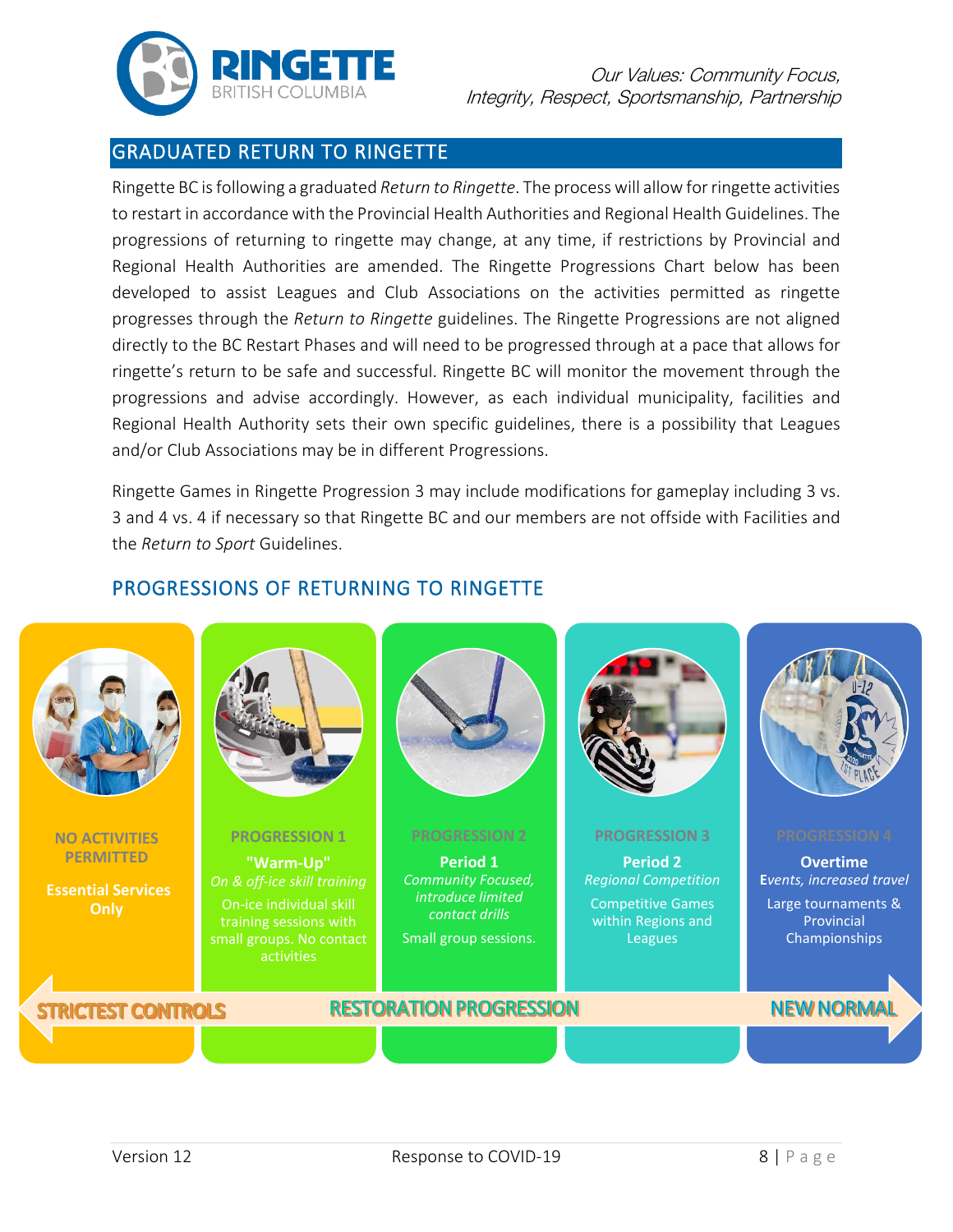

Each of the five ringette progressions listed on the previous page correlate to viaSport's *[Return to](https://www.viasport.ca/sites/default/files/ReturntoSportGuidelines.pdf?utm_source=PSO+Connector&utm_campaign=f182dbdffe-Sportscape_2019_COPY_01&utm_medium=email&utm_term=0_9305c55a53-f182dbdffe-384328061)  [Sport](https://www.viasport.ca/sites/default/files/ReturntoSportGuidelines.pdf?utm_source=PSO+Connector&utm_campaign=f182dbdffe-Sportscape_2019_COPY_01&utm_medium=email&utm_term=0_9305c55a53-f182dbdffe-384328061)* Sector Guidelines and the Province of BC's [Restart Plan.](https://www2.gov.bc.ca/assets/gov/public-safety-and-emergency-services/emergency-preparedness-response-recovery/gdx/bcs_restart_plan_web.pdf) For example, under Phase 1 of the BC Government's Phases, only Essential Services were permitted to operate. Ringette is not an essential service. Should the Government return to Phase 1, ringette-related activities will be suspended again.

Ringette BC will progress through our sport specific timeline proactively but safely to ensure consistency in application of the progressions. The characteristics that define each progression are more detailed below. Ringette BC's progressions align with viaSport's Sector Guidelines outline in the Activity Chart (see Appendix E) that PHASE 2 of Returning to Sport lasts from May 19 to September and does not provide an official date in September. As per the *[Order](http://www.bclaws.ca/civix/document/id/mo/mo/2020_m183/search/CIVIX_DOCUMENT_ROOT_STEM:(sport)%20AND%20CIVIX_DOCUMENT_ANCESTORS:1115649140?1)* from the Provincial Safety Minister, sports organizations must align with the *[Return to Sport Guidelines](https://www.viasport.ca/sites/default/files/ReturntoSportGuidelines.pdf?utm_source=PSO+Connector&utm_campaign=f182dbdffe-Sportscape_2019_COPY_01&utm_medium=email&utm_term=0_9305c55a53-f182dbdffe-384328061)* to be protected under the *[Order.](http://www.bclaws.ca/civix/document/id/mo/mo/2020_m183/search/CIVIX_DOCUMENT_ROOT_STEM:(sport)%20AND%20CIVIX_DOCUMENT_ANCESTORS:1115649140?1)* 

All Safe Sport Measures and policies are still in effect throughout the Progressions of returning to Ringette. All volunteers, coaches, administrators are expected to ensure that practices and policies for screening are required.

### RINGETTE PROGRESSION 1 - WARM – UP: GET IN, TRAIN, & GET OUT BEGINS: July 7<sup>th</sup>, 2020

This progression is permitted under Phase 2 of the viaSport *[Return to Sport Guidelines](https://www.viasport.ca/sites/default/files/ReturntoSportGuidelines.pdf?utm_source=PSO+Connector&utm_campaign=f182dbdffe-Sportscape_2019_COPY_01&utm_medium=email&utm_term=0_9305c55a53-f182dbdffe-384328061)* and allows ringette activities to begin. This progression is focused on individual training and practicing in small groups for U12 and above. U10 and below will not participate in this progression. Coaches should plan activities where participants can maintain physical distancing, while practicing individual skills. This progression emphasizes small groups and focuses on development of fundamental skills. In the event that Provincial Health restrictions return ringette could return to the "WARM-UP" stage of activity. If Club Associations do not have access to ice surfaces, they are permitted to begin ringette-related activities, if allowed in their region, using fields, gyms, and other venues.

#### Ringette Progression 1 allows for:

- U12 and above;
- activities to take place both on and off-ice;
- indoor and outdoor physical activities;
- activities that allow athletes to practice skating skills, individual ringette skills, fundamental movement skills; and
- Physical distancing.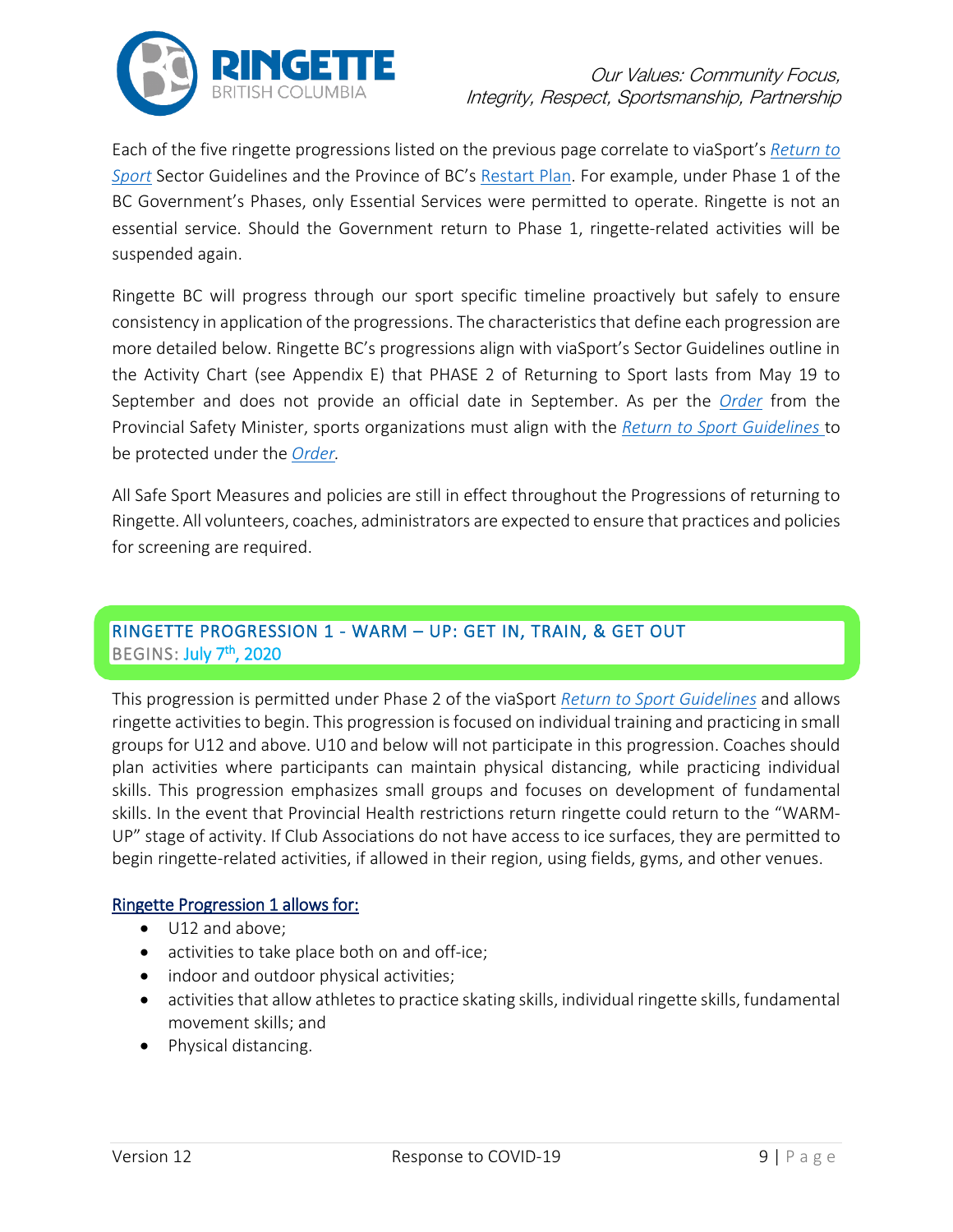

# <span id="page-9-0"></span>RINGETTE PROGRESSION 2 - PERIOD 1: COMMUNITY FOCUS, FEWER FACES, BIGGER **SPACES**

TIMELINE: estimated date of September 1st, 2020

Ringette Progression 2 will begin no earlier than September  $1<sup>st</sup>$ . This progression permits Associations to begin some contact drills and allows for more group activities to begin within the community. This progression aligns with Phase 3 of the Sport Sector Guidelines, which indicates that Phase 3 of *Return to Sport* will not be until September, see the viaSpor[t Activity Chart.](https://www.viasport.ca/sites/default/files/RTS%20Chart_0.pdf)

#### Ringette Progression 2 allows for:

- some modified contact drills and activities to be introduced at U12 and above;
- U10 may begin individual skill and practice sessions in small groups;
- physical distancing still enforced;
- "Skills & Drills";
- focus of activity remains community-based; limited travel permitted; and
- Game play is not permitted and activities should remain within the community.

### RINGETTE PROGRESSION 3 - PERIOD 2: REGIONAL RINGETTE RETURNS DATE: TBD

This Progression allows for modified ringette games to be played between Club Associations. This Progression is ONLY permitted under PHASE 3 of the viaSport *Return to Sport Guidelines* (see Appendix E) and must have facility permission. The ability to travel will be determined by Regional Health Authorities. The objective is to form as many teams as possible to allow for modified gameplay to occur within individual Club Associations, or between neighboring Club Associations to allow for modified games.

#### Ringette Progression 3 allows for:

- evaluations and Team formation;
- introduction of modified ringette games with minimum contact inter-Club and regional;
- Inter-club play of modified ringette games may be permitted;
- Regional/League play may be permitted;
- Travel between regions is permitted;
- Excellence in-person screening; and
- Inter-league Competition and Tournaments remain prohibited.

# If the Province returns to Phase 1 or Phase 2 of the BC Restart Plan, ringette-related events will be changed or restricted as per the BC Government Restart Plan guidelines.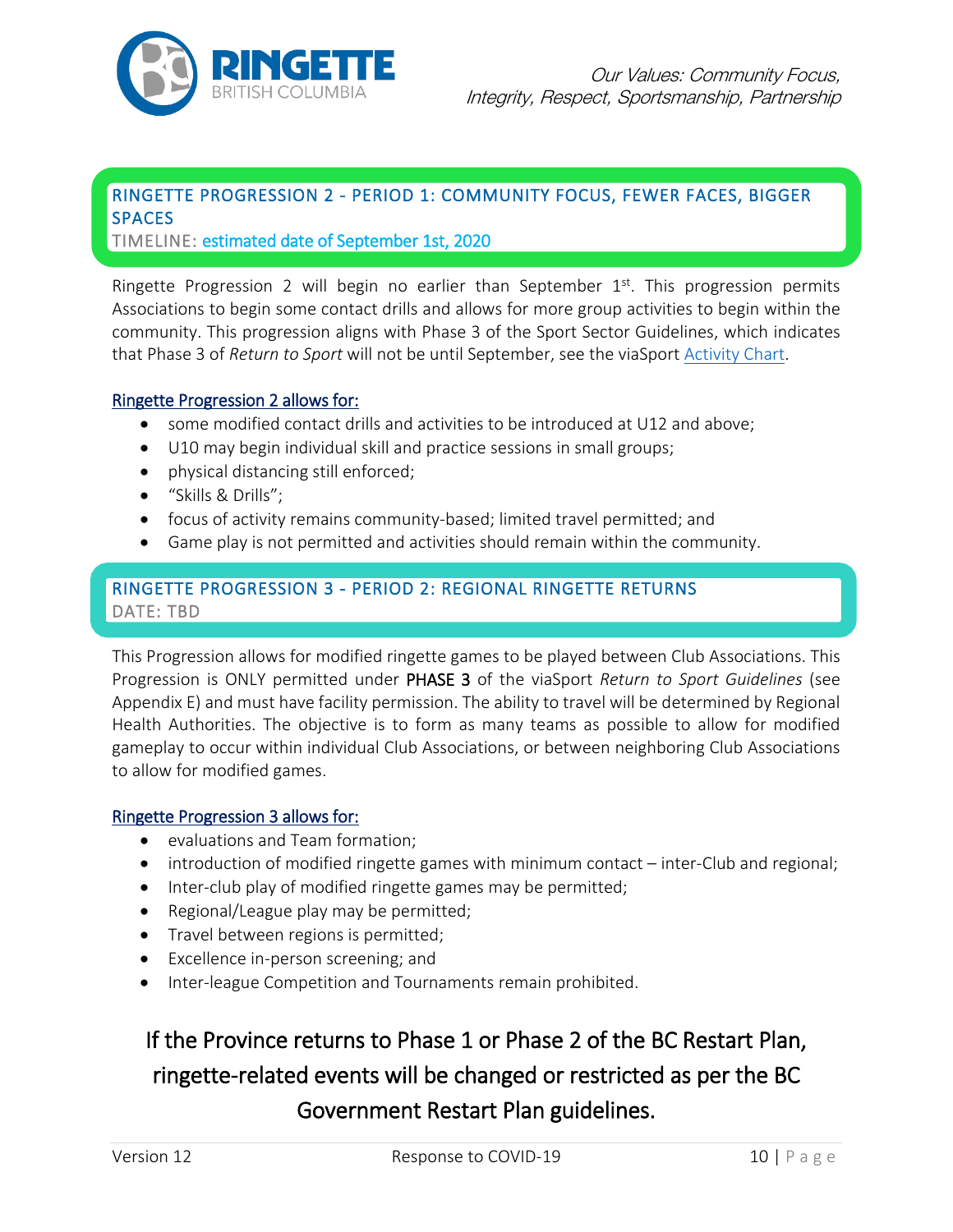

#### <span id="page-10-0"></span>TO PLAY A RINGETTE GAME IN PROGRESSION 3, YOU MUST:

- **1.** Adhere to all Provincial Health Officer guidelines and restrictions including size of gatherings, physical distancing requirements and proper hygiene;
- **2.** Adhere to the limits below when attending a ringette game in any format (exhibition or modified)
	- a) Maximum Group Size: 50 people TOTAL
		- Home Team: 10 players + 3 Team Staff + 10 spectators = 23 people
		- Visiting Team: 10 players + 3 Team Staff + 10 spectators = 23 people
		- Officials: Two On-Ice Officials = 2 People
	- b) Team Staff are responsible for ensuring proper team communication to ensure they do not exceed their allotted 23 people.
	- c) Where a team has one or more parents as Team Staff, they are still limited to a maximum of 10 spectators. It is up the team staff to communicate with their families to determine the allotment of spectators per family for an event.
- **3.** Follow the facility guidelines

#### GAME PLAY – GENERAL ADAPTIONS

- Limited roster size;
- Shorter games;
- Decreased number of players on the ice at a time  $(3 \vee 3 \vee 4 \vee 4);$
- Provide sufficient space for minor officials to be physically distant. If not possible, there will be no shot clock operator;
- Goalie Ring and 5-count Rule modifications
	- FUNdamentals On-ice Coach will toss ring into play
	- U10 and U12 all instances where a goalie ring would have occurred, will be a defensive free pass
	- U14 and above Goaltender can elect to use their stick to pass the ring out of the crease, or put their arm up in the air to choose a defensive free pass

Associations have the options of hosting ringette games that follow game options of 3 v 3, 4 v 4, 5 v 5. Associations should be forming smaller sized teams to allow for capacity rules to be followed. Shorter periods will allow for smaller teams to be feasible.

To increase the number of players on the ice is only permitted if:

- Facility approves it
- Capacity rules/restrictions within the facility are able to be followed
- Ability for players to maintain distance off-ice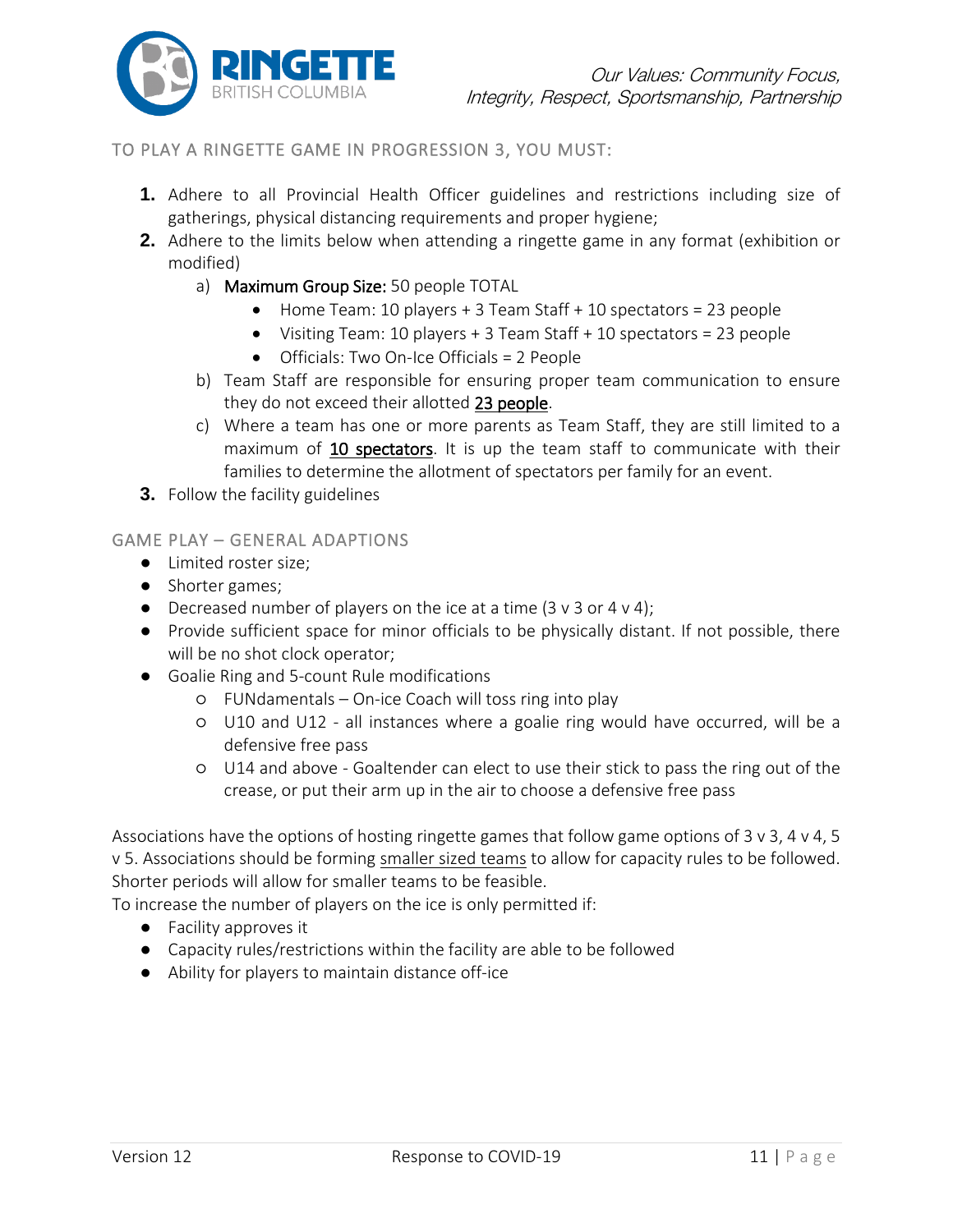

### RINGETTE PROGRESSION 4 - OVERTIME: COMPETITION RETURNS TIMELINE: TBD

Ringette Competitions such as tournaments, Provincial Championships and large scale events can return. Progression 4 will only occur when the Provincial Health Officer has announced the Province of BC has entered PHASE 4 of the reopening. RINGETTE PROGRESSION 4 of Return to Ringette is PHASE 4 of the Province of BC. Maximum gathering limits will adhere to the Provincial Health Officer Guidelines and facility guidelines.

#### Ringette Progression 4 allows for:

- Full Ringette Canada rules
- International Travel;
- Provincial Championships, Inter-Provincial Competitions and large-scale events;
- Contact activities; and
- Larger numbers of permitted spectators and/or gatherings.

Competition can only return under the following conditions:

- **1.** The Provincial Health Officer (PHO) has announced that the Province has moved into Phase 4 of BC's Restart Plan;
- **2.** Your Regional Health Authority has not imposed additional restrictions that would preclude increased contact;
- **3.** The Sport Sector has advanced to Phase 4 of viaSport's *[Return to Sport](https://www.viasport.ca/sites/default/files/ReturntoSportGuidelines.pdf?utm_source=PSO+Connector&utm_campaign=f182dbdffe-Sportscape_2019_COPY_01&utm_medium=email&utm_term=0_9305c55a53-f182dbdffe-384328061) Guidelines*; and
- **4.** Your local facility operators have approved activities to include contact.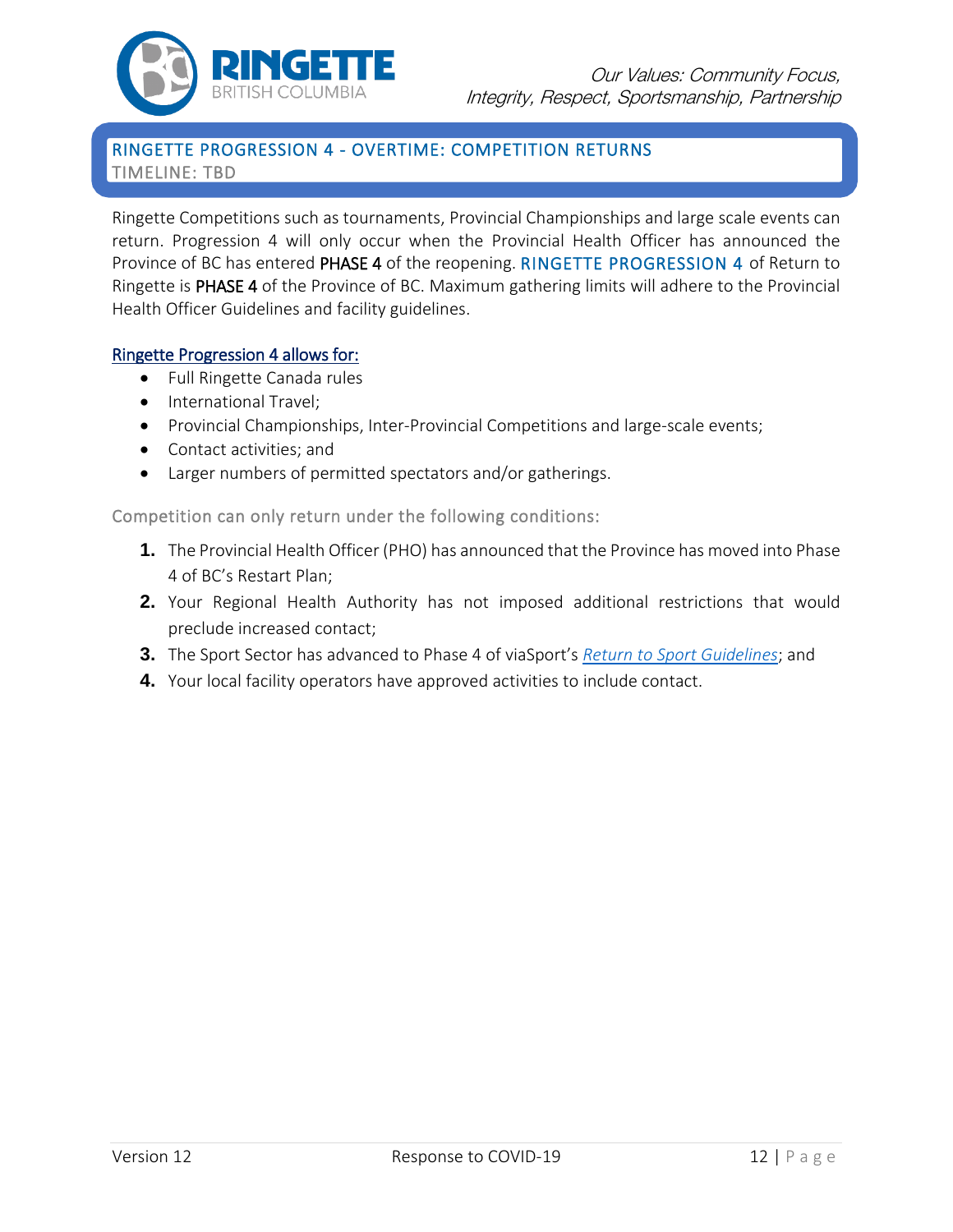

# COVID-19 – OUTBREAK RESPONSE

All Club Associations should have an internal Club Association Response Plan to provide to their members in the event that there is an outbreak at a facility that ringette utilizes. All Associations must have a designated COVID SAFETY OFFICER who will be responsible for following up if a ringette PARTICIPANT tests positive for COVID.

If a Ringette PARTICIPANT tests positive for COVID-19 during a Ringette event, the following steps MUST be taken:

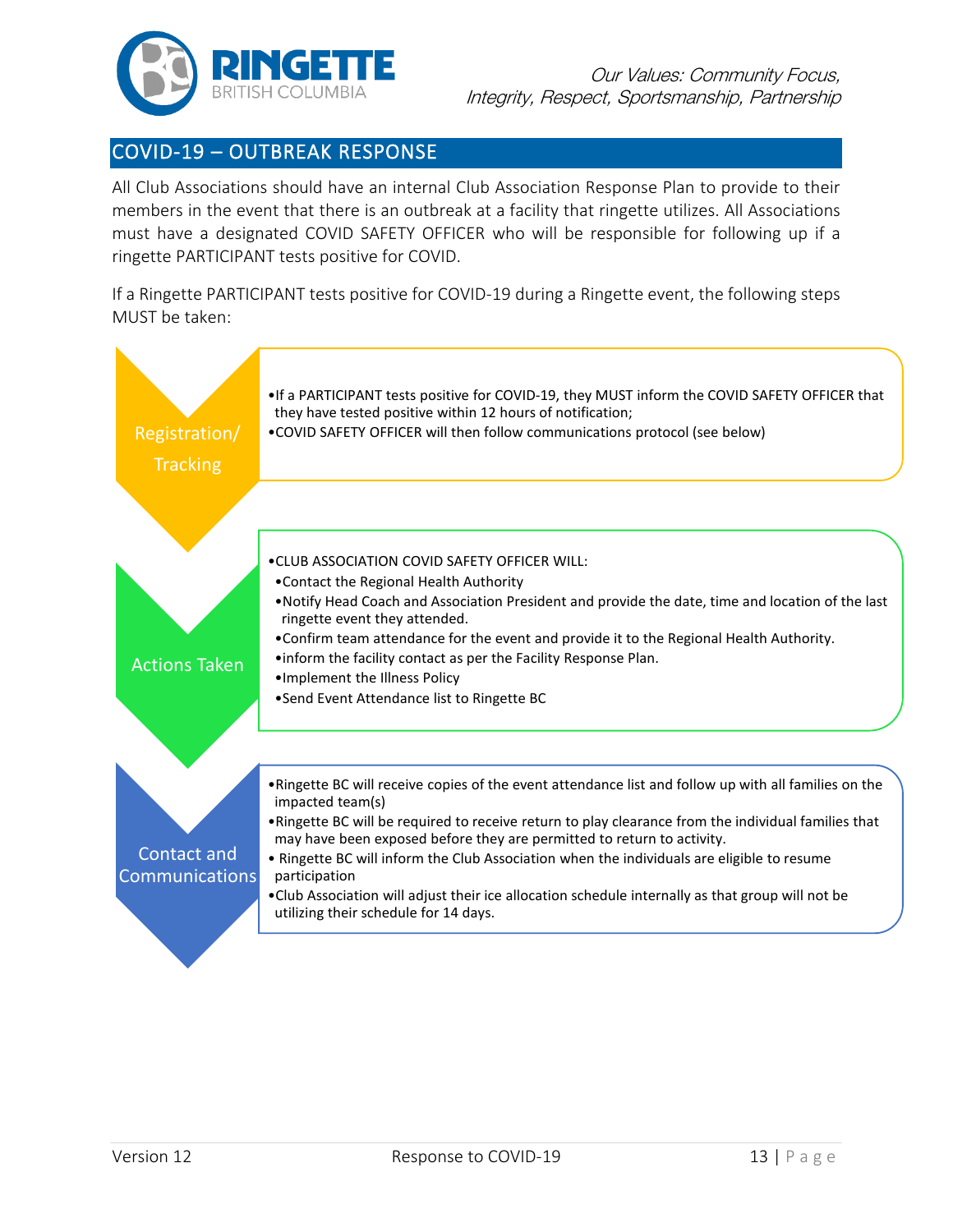

# RETURNING TO RINGETTE

#### INJURY PREVENTION AND FIRST AID

As participants will likely have limited abilities to warm up prior to the activities, it is important that Coaches include on-ice warm up and cool down activities in their practice plans. Players should also be encouraged to do additional cool down stretched once they return home to help prevent injury.

In the event that a Team Staff needs to attend to a participant, they must follow the facility first aid requirements. In addition, they will need to do the following:

- 1) The Team Staff attending to the injured player should wear a mask and gloves as they will be in close proximity to the participant.
- 2) All team first aid kits must contain gloves and masks for coaches and trainers to use.
- 3) Complete and injury form for Ringette BC if first aid is administered.

#### REGISTRATION

- Players in U19 and below will adhere to the [Ringette BC Registration Process Policy,](https://www.ringettebc.ca/wp-content/uploads/2019/08/1.1-Registration-Process.pdf) and register in the Club Association for the geographical area in which they reside
	- PARTICIPANTS who have been grandfathered through the Ringette BC release policy to register with a Club Association outside the geographical area in which they reside, should register with the Association that they are grandfathered too  $1$
- 18+ PARTICIPANTS can continue to register for Club Associations outside their geographical boundaries  $1$
- Club Associations should receive a confirmed attendance list within 48 hours of any ringette session (includes both on and off ice activities). List must include all PARTICIPANTS and the parent/guardian that attended.
- Club Associations should offer payment plans to make the 2020-2021 season more accessible to families
- All PARTICIPANTS must confirm their attendance to an event with their Coach a *minimum* of 48 hours prior. It is recommended to use TeamSnap (or similar) so there is a clear record of who attended.
- All PARTICIPANTS (team staff, athletes, parents, officials, spectators, volunteers) must sign a waiver to participate as part of the registration process
- All attendees at Come Try Ringette and other outreach events must sign a waiver as part of the online registration process
	- o If recruitment events, such as Bring a Friend Day, are held Club Associations must require all parents to sign a waiver (on behalf of the minor participant) and be educated on the regulations

*1 Associations should clarify with facilities whether PARTICIPANTS from outside of their respective municipalities will be permitted to enter and utilize the facility*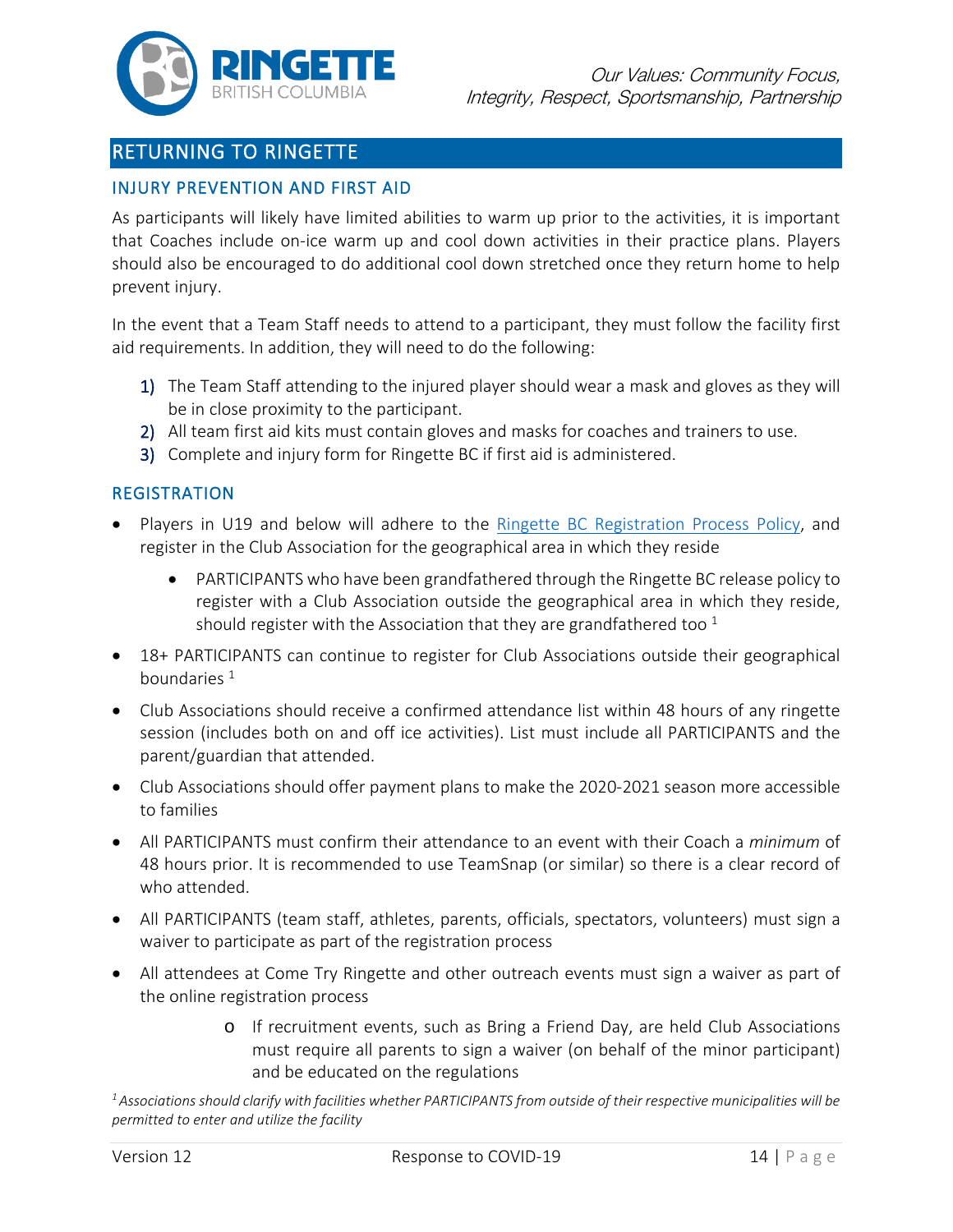

### EDUCATION

Ringette BC will be host providing training and education sessions along with resources to assist Leagues and Club Associations and participants on the *Return to Ringette* guidelines. Training sessions will be hosted at the League and Club-Association level to assist local administrators with understanding the Guidelines as well as creating their COVID-19 Safety Plans.

- Coaches all coaches will be required to attend training on *Return to Ringette* guidelines;
- Club Association Administrators must attend training on safety guidelines for ringette;

Ringette BC will provide handouts on safety to each Club Association; and

- o Parent and player resources will be posted online and sent to Club Associations for distribution
- o Officials all officials will be required to attend training on *Return to Ringette* guidelines prior to officiating any games

Specific educations and resources will be provided for Come Try Ringette and Gym Ringette sessions. Resources to support coaches in the FUNdamentals divisions.

# GENERAL HEALTH GUIDELINES

Ringette BC and our League and Club Associations' number one priority is the health and wellbeing of our participants. All PARTICIPANTS must follow these guidelines and provide the following information to participate in ringette:

- Health concerns must be disclosed on registration forms;
- Any PARTICIPANT feeling ill or exhibiting symptoms of COVID MUST NOT attend ringette activities;
- A Club Association Representative such as a local Board member or Team Staff will have full authority to send a PARTICIPANT home if they attend an event with any symptoms. Should a parent arrives with symptoms, they can also be sent home. Their PARTICIPANT will be sent home as well.
- Any PARTICIPANT who is experiencing symptoms MUST notify a designated member of the local Club Association of their symptoms and the related timeline (see *Response to an Outbreak page 10* for details)
- Within 24 hours of being advised, any Club Association that has a member who is experiencing COVID-19 like symptoms must notify Ringette BC and all individuals that came into contact with that individual within the last 14 days at ringette events.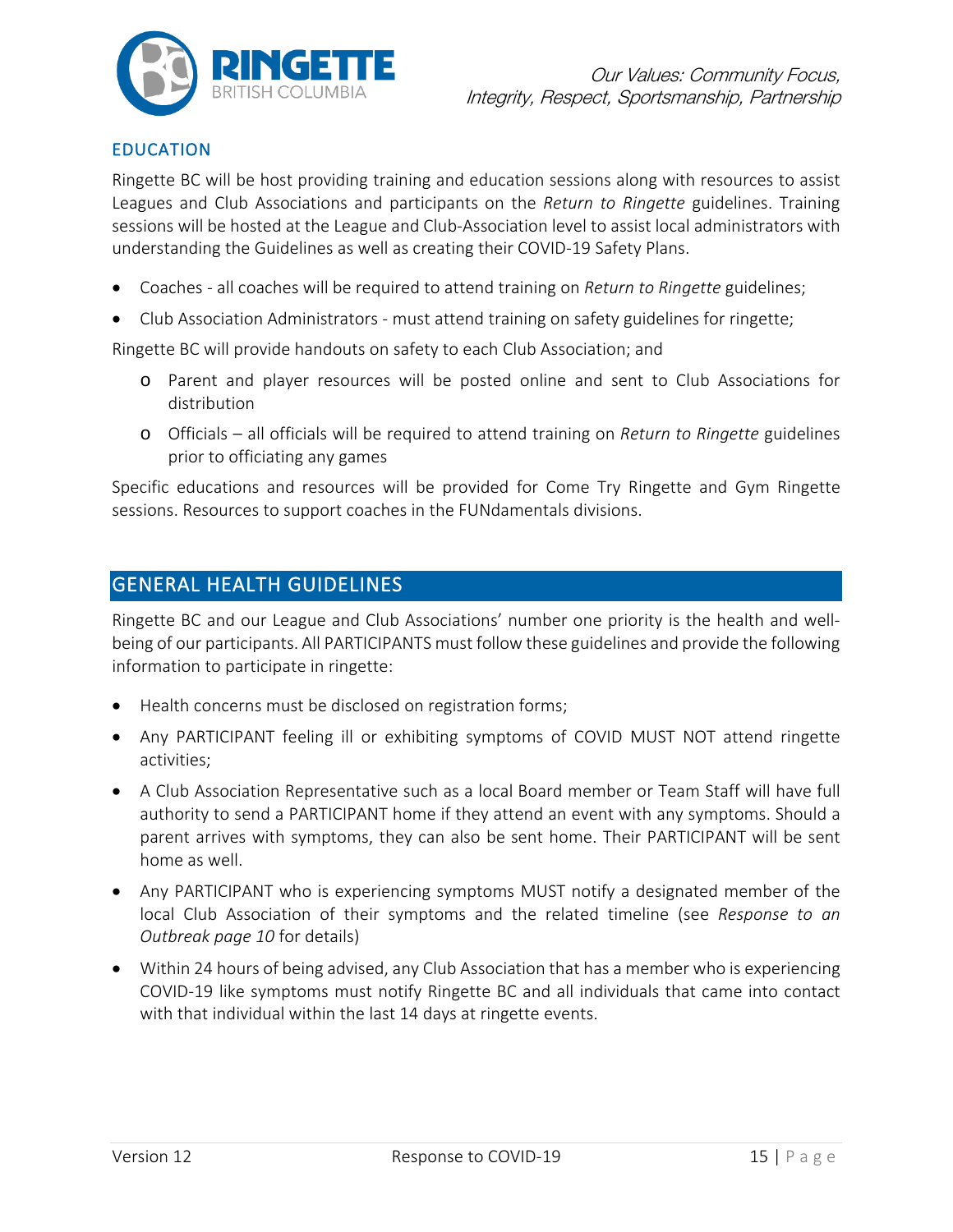

# SPECIFIC GUIDELINES

#### TEAM STAFF

- Must maintain *Rule of Two* one Team Staff must be female
- Maintain physical distancing of 2 meters while on the bench, on the ice, and when conversing with PARTICIPANTS
- Wash hands frequently, particularly before and after activity/ team event
- Team Staff should adhere to facility requirements related to wearing non-medical face coverings.
- Team Staff should avoid handling any equipment with their bare hands.
- Team staff should disclose if they have any health concerns
- Team staff are encouraged to host team meetings via electronic means such as Zoom, Google meets, etc to limit in-person contact and to maximize time at the facility for training and practice. If in-person meetings are required, they should be held outdoors in open spaces or in larger indoors spaces to allow for proper physical distancing.
- See additional information in *Coaching in COVID-19* resource

#### PARENTS AND SPECTATORS

- Maintain physical distancing requirements of 2 metres (6 feet);
- Must adhere to facility regulations and designated restricted or viewing spaces;
- Must adhere to all provincial health authority guidelines including washing hands, maintaining physical distance when in facility, and, if required, wearing a non-medical face covering;
- Due to the restrictions on gatherings over 50 people, only one (1) parent or spectator per family may attend each event game or practice at a time
	- Exceptions may apply due to the age and ability of the athlete(s)
	- Parents should not near the players benches or dressing rooms unless they are a designated dressing room parent for that event
- For younger athletes that may require their parents' assistance during an ice time, Team Staff should direct the child off the ice at a side entrance to their parent (where possible);

#### **OFFICIALS**

- Once modified and regular game play is permitted and to limit exposure, Officials are restricted to officiating a maximum of two (2) games in the same zone in a single day to a maximum of six (6) games in a single competition week. Scheduling should be restricted to their local zone.
- MUST wash hands before and after games
- MUST maintain proper physical distancing when interacting with PARTICIPANTS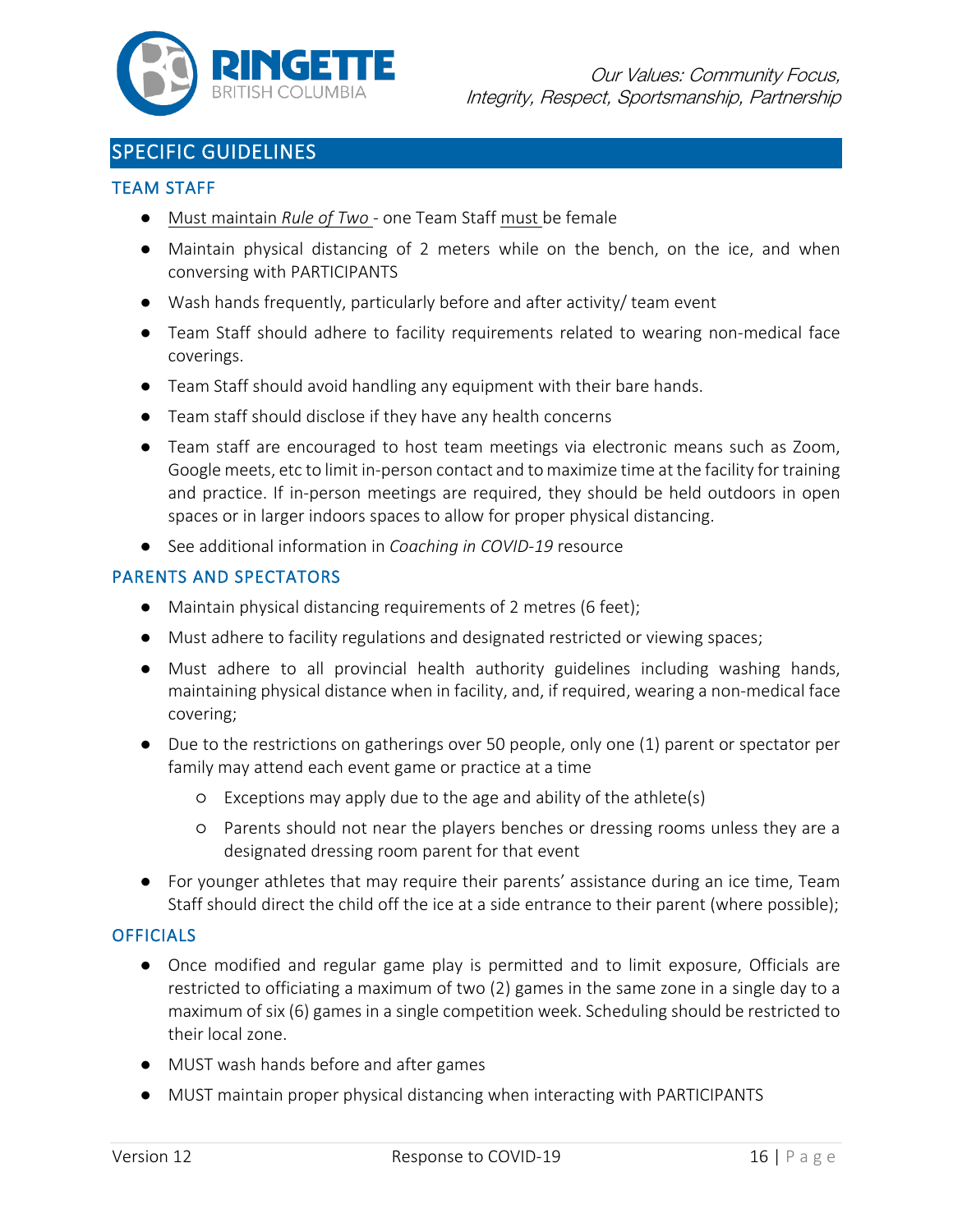

- No sharing of whistles
- Officials should arrive at the facility dressed; other than helmets and skates
- If the facility permits access and a changeroom is required, Officials must be given access to a standard change room so that they have access to handwashing stations and a space to allow for physical distancing.

#### OPTIONS FOR SCHEDULED GAMES (WHEN PERMITTED):

- If there is capacity, it is STRONGLY recommended that Leagues centralize their Officials scheduling to maintain consistent records and adhere to scheduling restrictions above; OR
- Local Referee in Chief (RIC) to complete scheduling and send to the League RIC each week. If there are any changes from the submitted schedule, an updated copy muse be provided to the League RIC once the changes are confirmed. Also to help limit spread referees should be scheduled primarily within their zone. If a Local RIC is short officials, they must inform the League RIC who will coordinate scheduling within the Zone.

#### COMPETITION GUIDELINES (WHEN PERMITTED):

- If an Official is no longer available to referee a game, they MUST notify the League or Local RIC in a timely manner. The local RIC must find coverage and notify the League RIC of the update.
- The Home Team MUST receive the names of the scheduled officials for the game *a*  minimum of 48 hours prior to game time.
- An Official experiencing symptoms MUST inform their Club Association RIC immediately and is not eligible to officiate games for 14 days.

#### MINOR OFFICIALS

- Facilities should sanitize the minor officials box and equipment prior to each use
- Minor officials recommended to wear non-medical face coverings if unable to physically distance
- To meet physical distancing requirements, the Timekeeper will sit in the minor official box, the Scorekeeper will remain outside of the minor official box. Shot clock operator will remain outside of the minor official box
- If physical distancing measures are unable to be maintained in the minor official box (i.e. shot clock controller attached to score clock, without cable long enough), the shot clock will not be used for the game.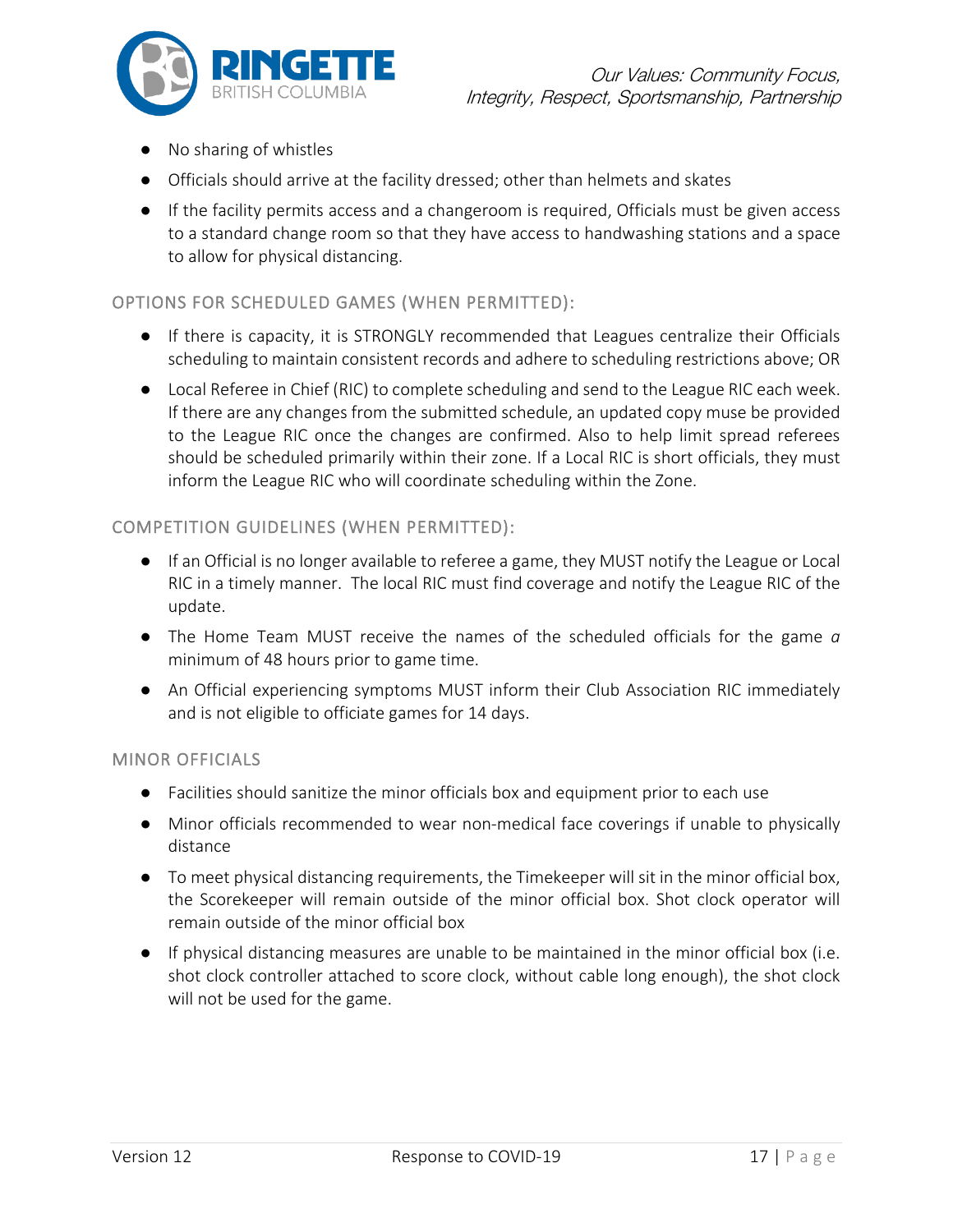

# CLUB ASSOCIATION REQUIREMENTS

All Club Associations in BC will be required to have the following documents completed and approved by their Club Association Executives in order to return to play within British Columbia:

- 1. Adopt the Ringette BC Return to Ringette Guidelines;
- 2. Develop and adopt a COVID-19 Safety Plan for the facilities that are utilized by the Club Association.
	- a. This Safety Plan is a requirement that must be approved by the Club Association Executive and distributed to all coaches and administrators to have on hand.
	- b. A copy of the Club Association Safety Plans must be sent to Ringette BC
	- c. All Team Staff will need to be able to produce the COVID-19 Safety Plan in the event a member of the public asks or if WCB or a representative from the Regional Health Authority requests to see it.
- 3. All Club Association administrators and Team Staff should understand the Outbreak Response procedures as outlined in the Ringette BC *Return to Ringette* Guidelines.
- 4. Designated Roles within each Club Association.
	- a. Each Club Association will need to create a response plan and have designated volunteers who monitor and track the following information:
		- i. COVID Safety Officer
			- 1. Job Description:
				- a. Understanding and enacting the COVID-19 Response to an Outbreak plan.
				- b. Ensure all Members have received the COVID-19 Safety Plan or know where to find it.
				- c. Communicating with the Association on any updates, changes, and revisions related to COVID-19.
				- d. Following up on any complaints or information related to failure by a member to adhere to Guidelines and procedures.
				- e. Designated contact for the Club Association who is notified in the event that a participant has COVID-19;
				- f. Designated contact within the Club Association and within the League who will receive and communicate updates on COVID-19 to participants.
		- ii. Attendance tracking and health screening at events;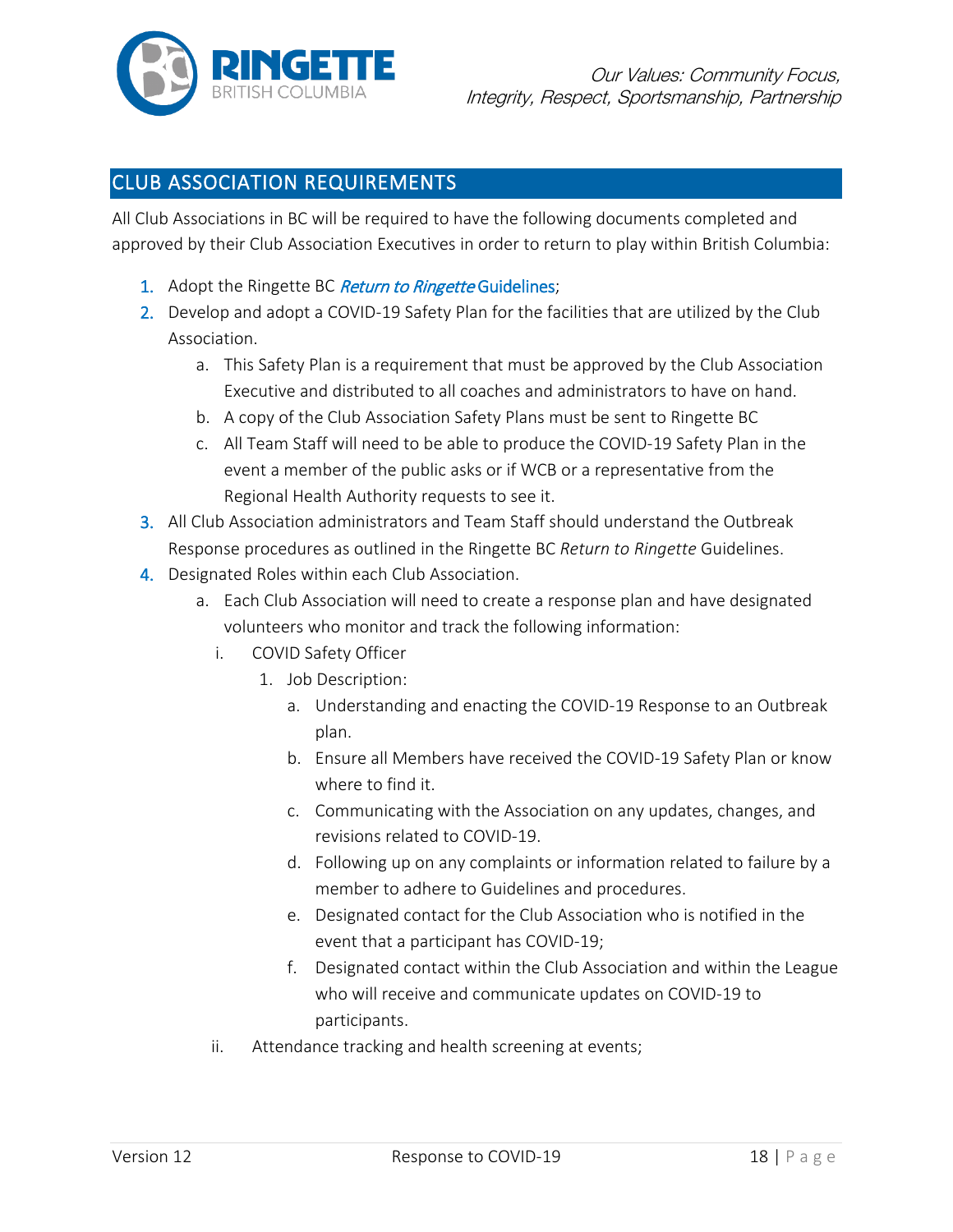

# SPORT PROGRAMMING

| Physical distancing                                       | On-ice maintain at minimum a "stick length" between teammates<br>and Team Staff.<br>Off-ice maintain 2m (6ft) physical distance<br>Adhere to signage and markings in the venue<br>$\bullet$                                                                                                                                                                                                                                                                                                                                                                                                                                                                                                                                                                                                                                                                                                                                                                                                                                                                                                                                                                                                                                                                                                                                                                                                                                                           |  |  |
|-----------------------------------------------------------|-------------------------------------------------------------------------------------------------------------------------------------------------------------------------------------------------------------------------------------------------------------------------------------------------------------------------------------------------------------------------------------------------------------------------------------------------------------------------------------------------------------------------------------------------------------------------------------------------------------------------------------------------------------------------------------------------------------------------------------------------------------------------------------------------------------------------------------------------------------------------------------------------------------------------------------------------------------------------------------------------------------------------------------------------------------------------------------------------------------------------------------------------------------------------------------------------------------------------------------------------------------------------------------------------------------------------------------------------------------------------------------------------------------------------------------------------------|--|--|
| Equipment                                                 | No sharing of equipment<br>$\bullet$<br>Players must bring their own equipment, water bottles, clothing etc.<br>If a player forgets a piece of required equipment, they will not be<br>able to participate that day                                                                                                                                                                                                                                                                                                                                                                                                                                                                                                                                                                                                                                                                                                                                                                                                                                                                                                                                                                                                                                                                                                                                                                                                                                   |  |  |
| Alternative<br>strategies for<br>engaging<br>participants | Modified Ringette games, coach-facilitated virtual meetings and Gym<br>ringette are alternative strategies if less ice is available.<br><b>Virtual Excellence Ringette</b><br>Upon learning that the typical ringette season would be affected by<br>COVID-19, Ringette BC made the decision to expand the availability of<br>our upcoming Excellence Ringette Program. Excellence Ringette will<br>commence in July 2020, and will be available to all participants (U16,<br>U19 and 18+) who complete the application process<br>For a cost of \$60, athletes will have access to an athlete database,<br>daily training plan, and monthly virtual training sessions<br>Sessions will be run by Excellence Coaches and Sport Professionals<br>Topics include, but are not limited to; sport psychology and Mental<br>Training, nutrition, fitness, chalk talk, game film and strategy<br>Upon being able to return to larger scale, in-person activities,<br>athletes will have the opportunity to complete an on-ice and off-ice<br>assessment to be screened into the in-person Excellence Ringette<br>Program.<br>Athletes who meet the threshold for the assessments and<br>O<br>are screened in will have access to in-person camps and<br>training.<br>Athletes who do not meet the threshold will remain a part<br>$\circ$<br>of the virtual program, and will continue to have access to<br>the virtual training sessions until March 2021. |  |  |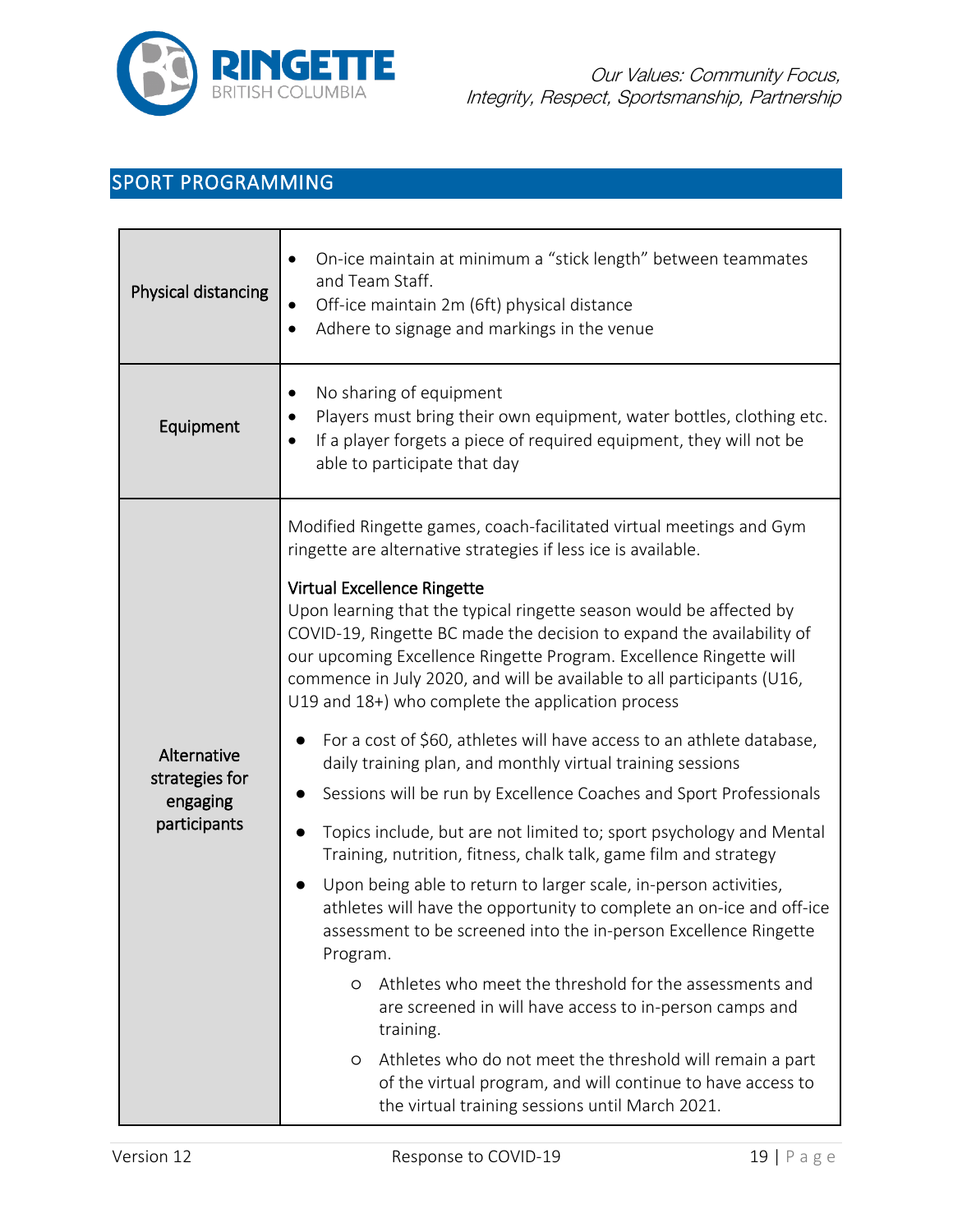

# FACILITIES

Each individual facility throughout the province will have their own set of guidelines for how individuals, user groups, patrons and facility staff must conduct themselves when in the facility.

Facilities will be responsible for signage, access points, managing flow of traffic and cleaning protocols; including hand washing stations.

Facilities will provide guidelines to all user groups for review and to adhere to when in the facility. Breach of guidelines could result in loss of access for the Club Association and rental agreements and contracts will be voided.

| <b>Facility Type</b>        | Indoor: Rink and Gymnasiums<br>Other training options: field courts, outside areas                                                                                                                                                                                                                                                                                                                                                                                                                                                                                                                                                                                                                                                                                                                                                                                                             |  |  |
|-----------------------------|------------------------------------------------------------------------------------------------------------------------------------------------------------------------------------------------------------------------------------------------------------------------------------------------------------------------------------------------------------------------------------------------------------------------------------------------------------------------------------------------------------------------------------------------------------------------------------------------------------------------------------------------------------------------------------------------------------------------------------------------------------------------------------------------------------------------------------------------------------------------------------------------|--|--|
| Regulations                 | Ringette participants will adhere to all municipal and facility regulations                                                                                                                                                                                                                                                                                                                                                                                                                                                                                                                                                                                                                                                                                                                                                                                                                    |  |  |
| Restricted<br><b>Access</b> | Pre-registration: Must confirm attendance minimum of 48 hours before the event<br>Arrival and Departure: Adhere to facility regulations for arrival and departure as well<br>as participant drop off and pick up locations<br>Access: follow signage and directions for the designated areas for Team Staff,<br>athletes and spectators and restricted areas. Follow Facility designated entrances<br>and exits                                                                                                                                                                                                                                                                                                                                                                                                                                                                                |  |  |
| Use of Space                | Restricted or designated spaces could include:<br>Player-only spaces<br>Spectator-only sections<br>Limited use of dressing rooms<br>Recommended if change rooms are available for U14 and above -<br>O<br>dependent on facility guidelines<br>Recommended that FUNdamentals to U12 come fully dressed (other than<br>$\circ$<br>helmets, gloves and skates)<br>If there is opportunity for pre-event warm up and cool down, participants should:<br>Warm up/cool down in a safe space outside<br>Maintain physical distance between teammates and Team Staff<br>During on-ice events:<br>When on the benches, ALL participants must maintain physical distancing<br>requirements.<br>Water breaks should be staggered for athletes to minimize crowding around<br>the bench. Water CANNOT be spat - onto the ice or onto the bench. Athletes<br>should avoid spraying water into their mouths. |  |  |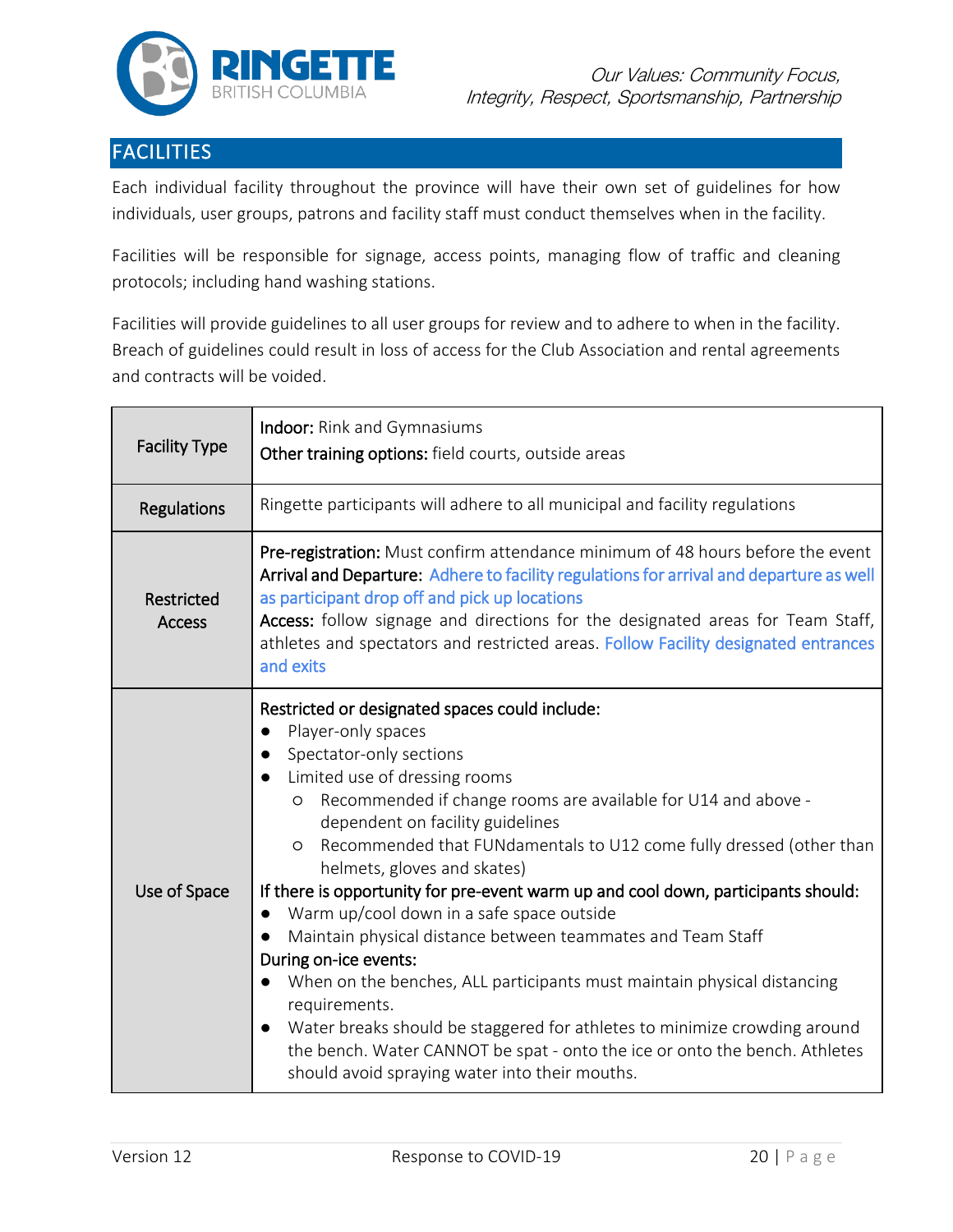

# APPENDIX A

#### [RETURN TO RINGETTE PROGRESSIONS 1 AND 2](#page-9-0)

This table outlines the Return to Activity (Practice) Guidelines for all Ringette Participants, Coaches, volunteers and parents. It follows the principle: Get In, Train & Get Out

#### DISCLAIMER

The Appendix A and B for Participants outlines the recommended participation guidelines for all ringette divisions. These are guidelines and should be adapted as per facility guidelines and regulations. If Physical Distancing cannot be maintained or the facility regulations require that groups adapt their participation size to be smaller than those outlined below, the Association MUST adhere to the regulations of the facility. If associations feel the participants in certain age categories are unable to properly maintain physical distancing in their current group size, they should adjust their programming to make the groups smaller.

#### STAFFING

| <b>Staffing</b><br>(includes)<br>coaches,<br>volunteers, local<br>Association<br>members) | All team staff must adhere to Facility regulations regarding personal<br>protective equipment.<br>Rule of Two must be maintained. One coach must be female.<br>Recommended Ratio of player to coach 1:6<br>All staff should wash their hands upon entering and before exiting the<br>$\bullet$<br>venue.<br>Should maintain physical from participants, parents and other staff.<br>If showing any symptoms coaches and staff are not to attend any<br>$\bullet$<br>activities<br>If Staff have experienced any symptoms such as coughing, sore throat,<br>$\bullet$<br>fever, shortness of breath must not attend activities for 14 days. If staff<br>have come in contact with someone experiencing these symptoms, they<br>are not permitted to attend any ringette for 14 days. |
|-------------------------------------------------------------------------------------------|-------------------------------------------------------------------------------------------------------------------------------------------------------------------------------------------------------------------------------------------------------------------------------------------------------------------------------------------------------------------------------------------------------------------------------------------------------------------------------------------------------------------------------------------------------------------------------------------------------------------------------------------------------------------------------------------------------------------------------------------------------------------------------------|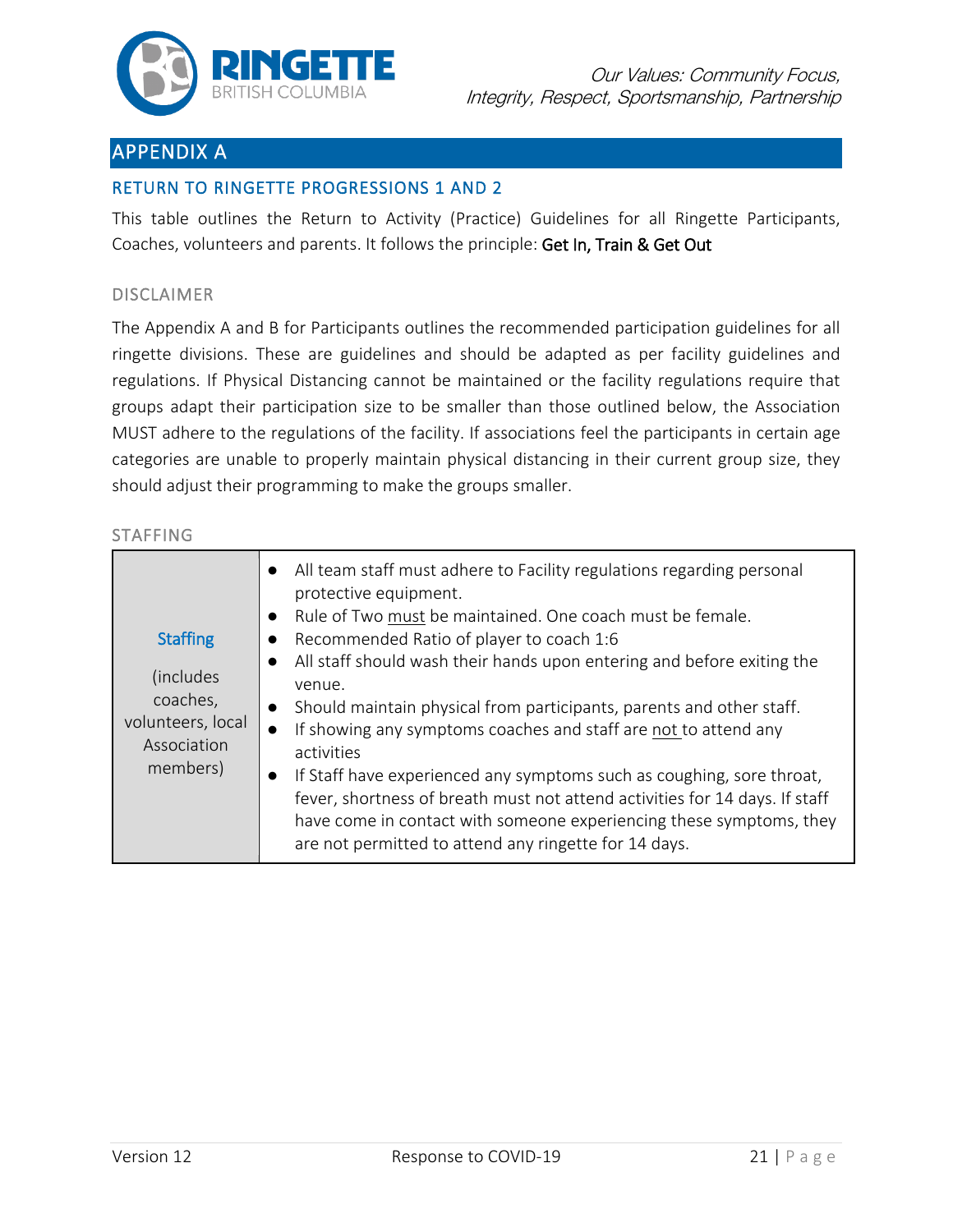

#### U10 AND BELOW

RINGETTE PROGRESSION 2 ONLY – U10 and Below are not permitted to take part in ringette activities in Ringette Progression 1 (Warm-Up)

|                                                                    | Space                                                                                                                                                                                                                      | <b>Group Size</b>                                                        | <b>Staff</b>        |  |  |
|--------------------------------------------------------------------|----------------------------------------------------------------------------------------------------------------------------------------------------------------------------------------------------------------------------|--------------------------------------------------------------------------|---------------------|--|--|
|                                                                    | <b>Full Sheet</b>                                                                                                                                                                                                          | 20 maximum                                                               | 1 coach: 6 athletes |  |  |
|                                                                    | Group type: Try to keep the same cohort of participants and instructors<br>together                                                                                                                                        |                                                                          |                     |  |  |
|                                                                    | Family<br>1 family member per player                                                                                                                                                                                       |                                                                          |                     |  |  |
| <b>U10 and Below</b><br>Recommended<br>participation<br>guidelines | Parent or Manager near the bench to support athletes off-ice, and<br>communicate with parents that are outside or in the designated viewing area<br>(if needed for washroom break, equipment malfunction etc.)             |                                                                          |                     |  |  |
|                                                                    | Equipment<br>No sharing equipment, prepare to come dressed to put on only skates and<br>helmet.                                                                                                                            |                                                                          |                     |  |  |
|                                                                    | Duration<br>1.25 hours of ice, 45 minute sessions                                                                                                                                                                          |                                                                          |                     |  |  |
|                                                                    | <b>Programming Focus</b><br>Individual and partner skill development. Participants must be able to<br>maintain a 2 metre physical distance at all times. Skill development could<br>include skating, passing, or shooting. |                                                                          |                     |  |  |
|                                                                    | <b>Risks</b><br>cleanliness, following guidelines and protocols                                                                                                                                                            | Supervision, difficulty maintaining physical distancing, attention span, |                     |  |  |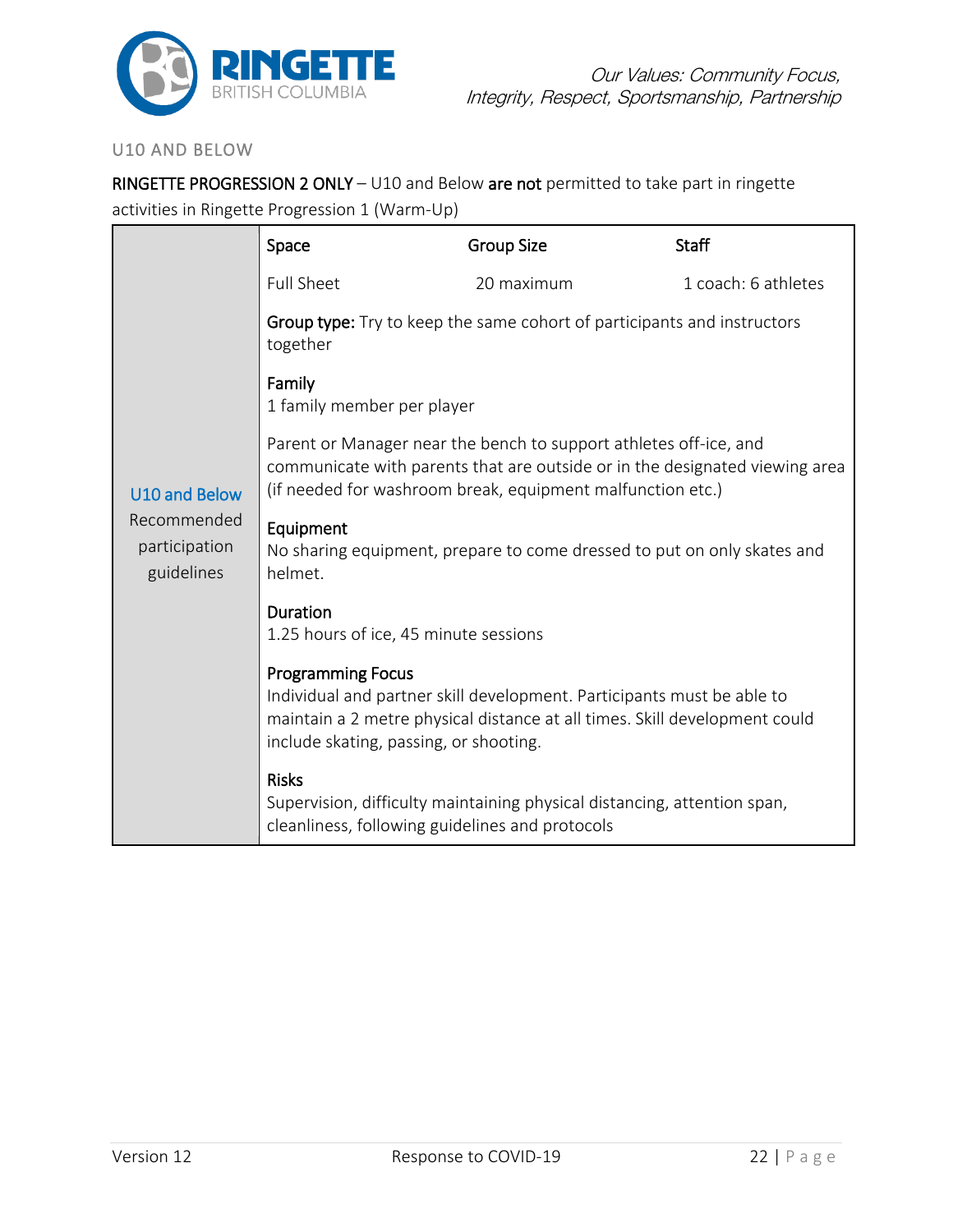

#### U12 – U14

|                                                           | Space<br><b>Full Sheet</b>                                                                                                                                                                                                                                           | <b>Group Size</b><br>20 maximum    | <b>Staff</b><br>1 coach: 6 athletes                                      | <b>Family Group Size</b><br>1 parent per player |  |
|-----------------------------------------------------------|----------------------------------------------------------------------------------------------------------------------------------------------------------------------------------------------------------------------------------------------------------------------|------------------------------------|--------------------------------------------------------------------------|-------------------------------------------------|--|
| $U12 - U14$<br>Recommended<br>participation<br>guidelines | Equipment<br>helmet                                                                                                                                                                                                                                                  |                                    | No sharing equipment, prepare to come dressed to put on only skates and  |                                                 |  |
|                                                           | <b>Programming Focus</b><br>Individual and partner skill development. Participants must be able to<br>maintain a 2 meter physical distance at all times. Skill development could<br>include power skating, passing, shooting, and basic team strategy<br>undefended. |                                    |                                                                          |                                                 |  |
|                                                           | <b>Risks</b>                                                                                                                                                                                                                                                         | following guidelines and protocols | Supervision, difficulty maintaining physical distancing, attention span, |                                                 |  |

### U16-U19

|                                                           | Space                                                                                                                                                                                                                                                                                                                                           | Group Size                                                                    | Staff<br>Full Sheet 15-20 participants 1 coach: 6 athletes                                                                                | <b>Family Group Size</b><br>1 parent per player |
|-----------------------------------------------------------|-------------------------------------------------------------------------------------------------------------------------------------------------------------------------------------------------------------------------------------------------------------------------------------------------------------------------------------------------|-------------------------------------------------------------------------------|-------------------------------------------------------------------------------------------------------------------------------------------|-------------------------------------------------|
|                                                           | Equipment<br>helmet                                                                                                                                                                                                                                                                                                                             |                                                                               | No sharing equipment, prepare to come dressed to put on only skates and                                                                   |                                                 |
| $U16 - U19$<br>Recommended<br>participation<br>guidelines | <b>Programming Focus</b><br>Individual and partner skill development. Participants must be able to<br>maintain a 2 metre physical distance at all times. Skill development could<br>include power skating, passing, shooting, basic team strategy maintaining a 2<br>metre physical distance, introduction to advanced team strategy undefended |                                                                               |                                                                                                                                           |                                                 |
|                                                           | <b>Risks</b><br>Following guidelines and protocols                                                                                                                                                                                                                                                                                              |                                                                               |                                                                                                                                           |                                                 |
|                                                           | Considerations<br>contact                                                                                                                                                                                                                                                                                                                       | another, and coaches, at all times.<br>Zero tolerance for hitting and contact | Players must maintain a minimum of a "stick length" away from one<br>Limit to number of players on the ice and at a game to help minimize |                                                 |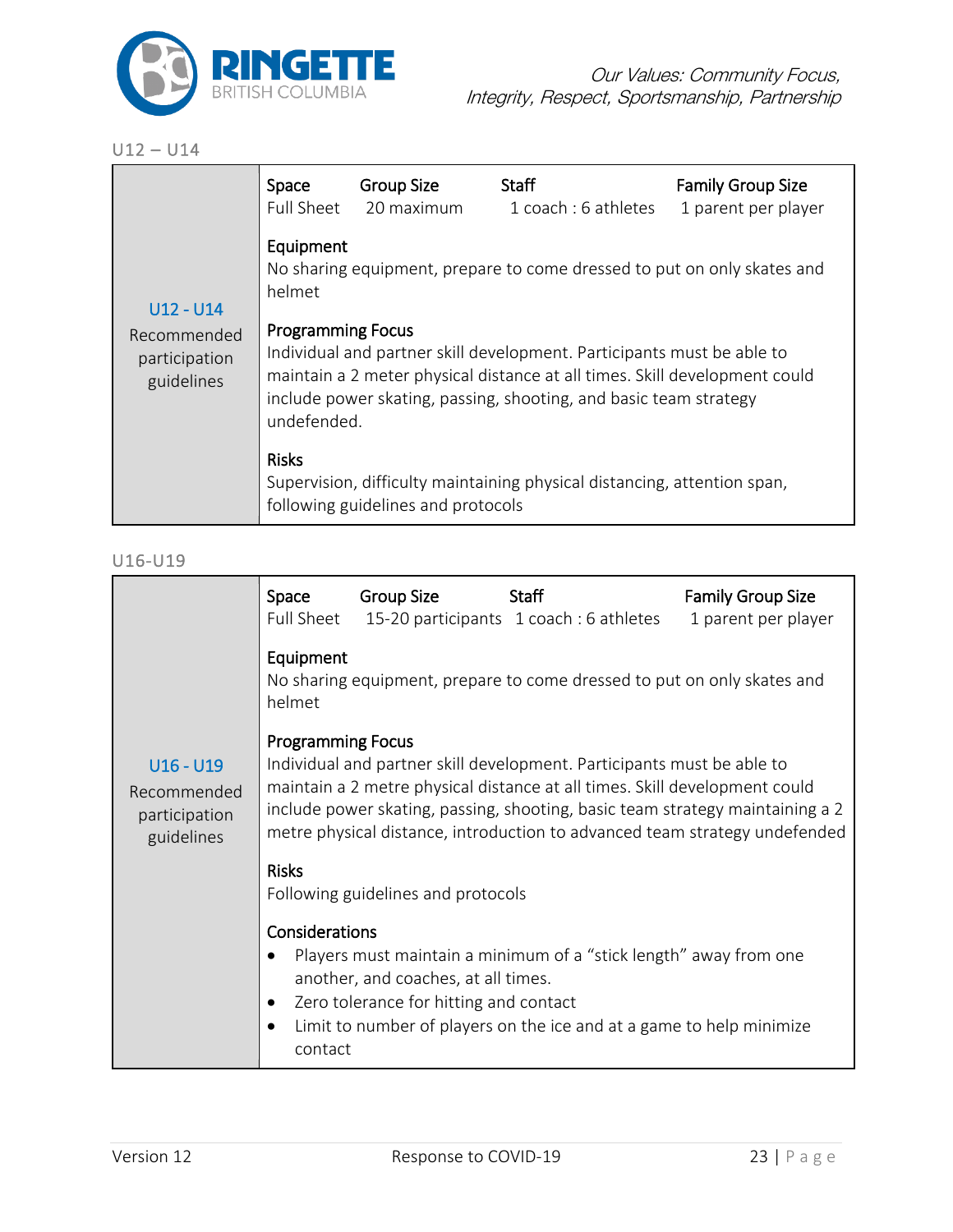

#### 18+ (OPEN) & MASTERS

|                                                                              | Space                                                                                                                                                                                                                                                                                                                                           | <b>Group Size</b><br>Full Sheet $15 - 20$ maximum                                                                                                                                                                    | <b>Staff</b><br>Not required | Family/Spectators<br>none |  |
|------------------------------------------------------------------------------|-------------------------------------------------------------------------------------------------------------------------------------------------------------------------------------------------------------------------------------------------------------------------------------------------------------------------------------------------|----------------------------------------------------------------------------------------------------------------------------------------------------------------------------------------------------------------------|------------------------------|---------------------------|--|
| 18+ (OPEN) &<br><b>Masters</b><br>Recommended<br>participation<br>guidelines | Equipment<br>No sharing equipment, prepare to come dressed to put on only skates and<br>helmet                                                                                                                                                                                                                                                  |                                                                                                                                                                                                                      |                              |                           |  |
|                                                                              | <b>Programming Focus</b><br>Individual and partner skill development. Participants must be able to<br>maintain a 2 metre physical distance at all times. Skill development could<br>include power skating, passing, shooting, basic team strategy maintaining a 2<br>metre physical distance, introduction to advanced team strategy undefended |                                                                                                                                                                                                                      |                              |                           |  |
|                                                                              | <b>Risks</b>                                                                                                                                                                                                                                                                                                                                    | Following guidelines and protocols                                                                                                                                                                                   |                              |                           |  |
|                                                                              | Considerations<br>$\bullet$<br>$\bullet$                                                                                                                                                                                                                                                                                                        | Players must maintain a minimum of a "stick length" away from one<br>another, and coaches, at all times.<br>Zero tolerance for hitting and contact<br>Limit to number of players on the ice to help minimize contact |                              |                           |  |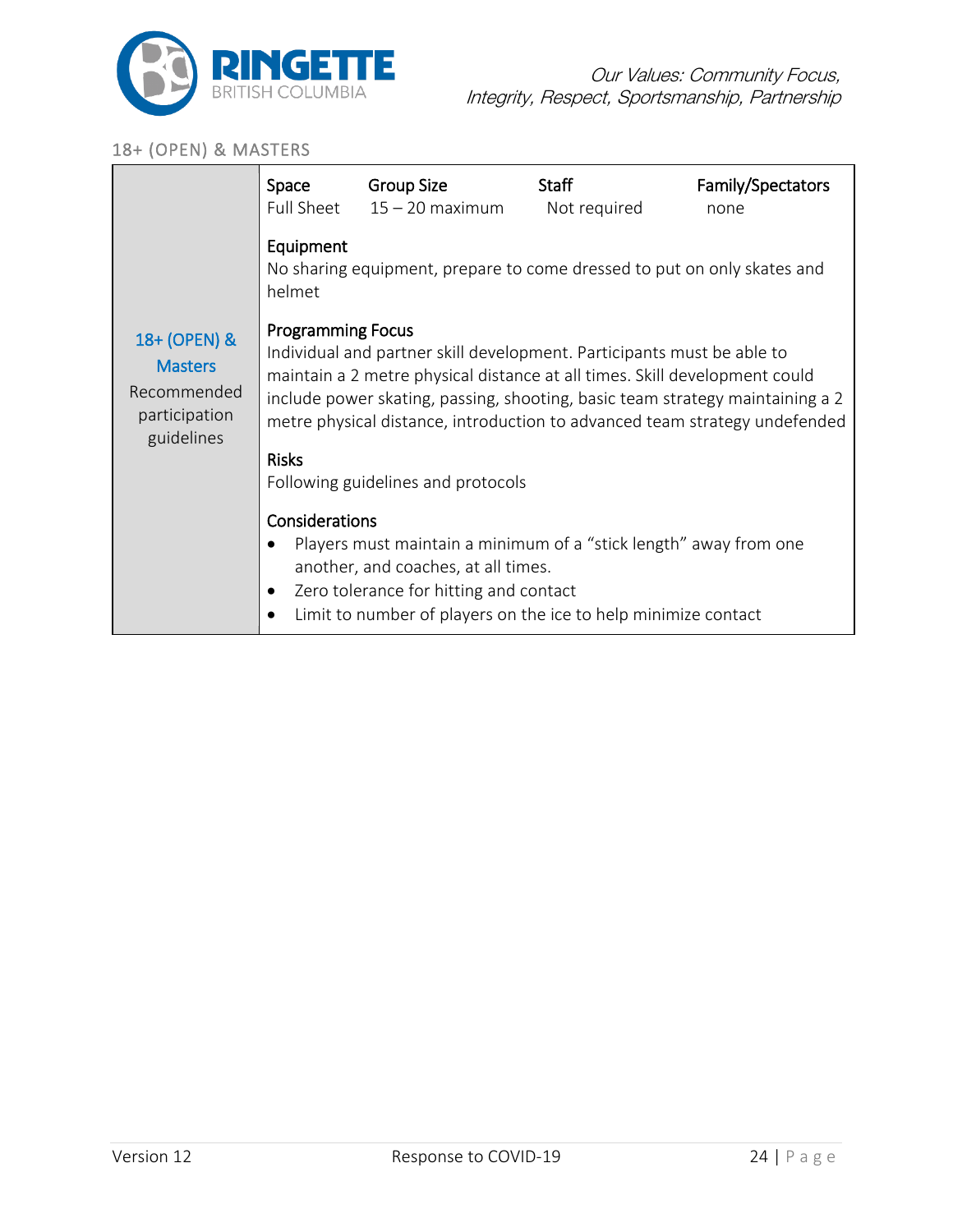

# APPENDIX B

### RETURN TO RINGETTE – RINGETTE [PROGRESSION 3](#page-10-0)

Ringette Progression 3 – is only permitted when viaSport announces that the Sector has moved to Phase 3 as per the Activity Chart (Appendix E)

#### DISCLAIMER

The Appendix A and B for Participants outlines the recommended participation guidelines for all ringette divisions. These are guidelines and should be adapted as per facility guidelines and regulations. If Physical Distancing cannot be maintained or the facility regulations require that groups adapt their participation size to be smaller than those outlined below, the Association MUST adhere to the regulations of the facility. If associations feel the participants in certain age categories are unable to properly maintain physical distancing in their current group size, they should adjust their programming to make the groups smaller.

#### GROUP SIZE LIMITATIONS

When participating in a Ringette Game in all formats (i.e. exhibition, modified, full ringette Canada rules) teams must follow this formula for the size of their group:

HOME TEAM (# Players per team + Coaches + Spectators)

- + VISITING TEAM (# Players per team + Coaches + Spectators)
- + 2 ON ICE OFFICIALS + 2 MINOR OFFICIALS
- = NO MORE THAN 50 people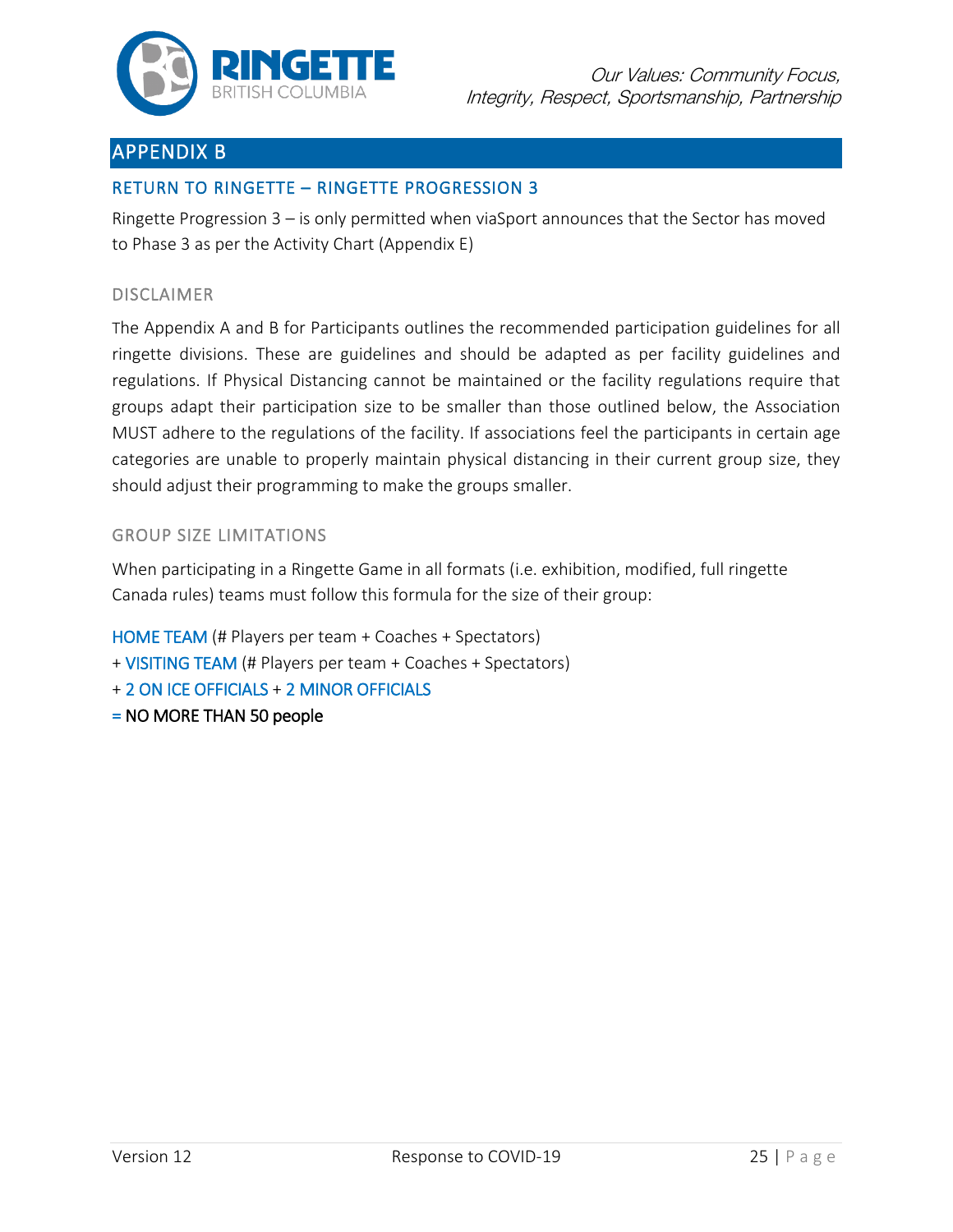

#### U10 AND BELOW

|                                      | Space: Full Sheet<br>Team Size: MAX 10/TEAM                                                                                                                                                                                                         |
|--------------------------------------|-----------------------------------------------------------------------------------------------------------------------------------------------------------------------------------------------------------------------------------------------------|
|                                      | <b>Duration:</b> 1 hour of ice, two 18 minute running time periods                                                                                                                                                                                  |
|                                      | <b>TEAM STAFF:</b><br>2 coaches per team on bench, 1 coach per team on the ice                                                                                                                                                                      |
|                                      | <b>OFFICIALS</b><br>There will be no on-ice officials at U10 until Progression 4                                                                                                                                                                    |
|                                      | Parent/Manager near the bench to support athletes off-ice, and communicate<br>with parents that are outside or in the designated viewing area (if needed for<br>washroom break, equipment malfunction etc.)                                         |
| U10 and                              | <b>Game Adaptations</b><br>All instances where a goalie ring would have occurred will be a defensive free<br>pass.<br>4 v 4 with a goalie (5 players per team on the ice)<br>$\bullet$                                                              |
| <b>Below</b><br>Recommended          | Family<br>1 family member per player                                                                                                                                                                                                                |
| competition<br>guidelines for<br>U10 | Follow spectator guidelines (see above). Spectators are not to enter athlete<br>restricted areas. In the event parent attention is required, a coach will support the<br>athlete in meeting their parent in the spectator area.                     |
|                                      | Equipment<br>Players: Should arrive fully dressed, no sharing equipment (other than goalie<br>$\bullet$<br>stick, see note above)<br>Coaches: should bring out as few rings as possible<br>$\bullet$<br>Officials: Come mostly dressed<br>$\bullet$ |
|                                      | <b>Health and Safety Considerations</b><br>Coaches must ensure athletes maintain 2 meter physical distancing (utilize bingo<br>dabber spots on ice)                                                                                                 |
|                                      | Goaltenders<br>Two goaltenders per month with individual equipment, or 1 goaltender for a<br>minimum of 2 weeks. Goalie equipment to be sanitized upon switching players.                                                                           |
|                                      | <b>Risks</b><br>Supervision, difficulty maintaining physical distancing, attention span, cleanliness,<br>following guidelines and protocols                                                                                                         |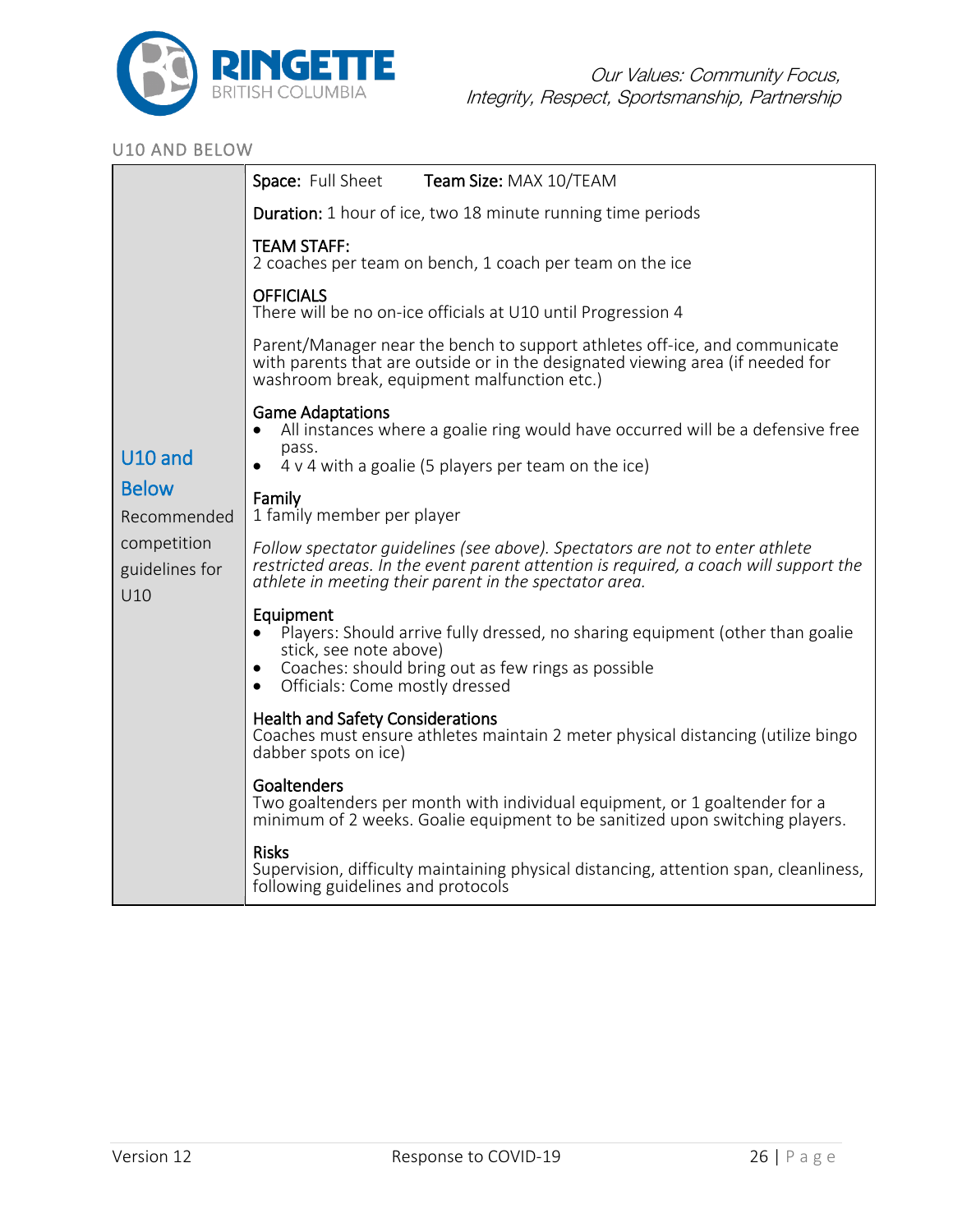

### U12-U14

|                                                         | Space: Full Sheet<br>Team Size: MAX 10 PLAYERS/TEAM                                                                                                                                                                                                                                                                                                                                             |  |  |  |
|---------------------------------------------------------|-------------------------------------------------------------------------------------------------------------------------------------------------------------------------------------------------------------------------------------------------------------------------------------------------------------------------------------------------------------------------------------------------|--|--|--|
|                                                         | <b>Duration:</b> 1 hour of ice, two stop time 15 minute periods                                                                                                                                                                                                                                                                                                                                 |  |  |  |
|                                                         | Staff: MAX 3 PER TEAM (MIN 2 PER TEAM)<br>2 coaches per team on bench, 1 coach off to side of bench                                                                                                                                                                                                                                                                                             |  |  |  |
|                                                         | Parent/Manager near the bench to support athletes off-ice, and communicate<br>with parents that are outside or in the designated viewing area (if needed for<br>washroom break, equipment malfunction etc.)                                                                                                                                                                                     |  |  |  |
|                                                         | <b>GAME ADAPTIONS</b>                                                                                                                                                                                                                                                                                                                                                                           |  |  |  |
|                                                         | 3 v 3 plus a goalie, 4 v 4 plus a goalie, Progression 3 – some 5 v5 plus goalie<br>may be permitted. Requires ability to maintain distance on bench and off-ice,<br>capacity restrictions, Facility MUST give approval<br>If unable to provide enough space for minor officials to be 2 metres apart,<br>there will be no shot clock operator                                                   |  |  |  |
|                                                         | U12 - all instances where a goalie ring would have occurred will be a defensive<br>free pass                                                                                                                                                                                                                                                                                                    |  |  |  |
|                                                         | U14 - goaltender can elect to use their stick to pass the ring out of the crease, or<br>put their arm up in the air to choose a defensive free pass                                                                                                                                                                                                                                             |  |  |  |
| $U12 - U14$<br>Recommended<br>competition<br>guidelines | Goaltenders<br>If no designated goalie, two goaltenders per month with individual<br>$\bullet$<br>equipment, or 1 goaltender for a minimum of 2 weeks. Goalie equipment to<br>be sanitized upon switching players.                                                                                                                                                                              |  |  |  |
|                                                         | Two goaltenders per month with individual equipment, or 1 goaltender for a<br>minimum of 2 weeks. Goalie equipment to be sanitized upon switching players.                                                                                                                                                                                                                                      |  |  |  |
|                                                         | Family/Spectators<br>Limit as much as possible. Spectators are not to enter athlete restricted areas. In<br>the event parent attention is required, a coach will support the athlete in meeting<br>their parent in the spectator area.                                                                                                                                                          |  |  |  |
|                                                         | Parents acting as minor officials can be deducted from the total number of<br>spectators attending.                                                                                                                                                                                                                                                                                             |  |  |  |
|                                                         | Equipment<br>No sharing equipment (other than goalie stick, see note above). If no change<br>rooms arrive fully dressed. Coaches should bring out as few rings as possible.                                                                                                                                                                                                                     |  |  |  |
|                                                         | <b>Risks</b><br>Contact, Maintaining physical distancing, following guidelines and protocols<br>Zero tolerance for hitting<br>Accept that there will be some incidental contact<br>Limit to number of players on the ice and at a game to help minimize contact<br>Players should not attend if they are feeling sick<br>Officials should enforce move it or lose it rule to avoid large scrums |  |  |  |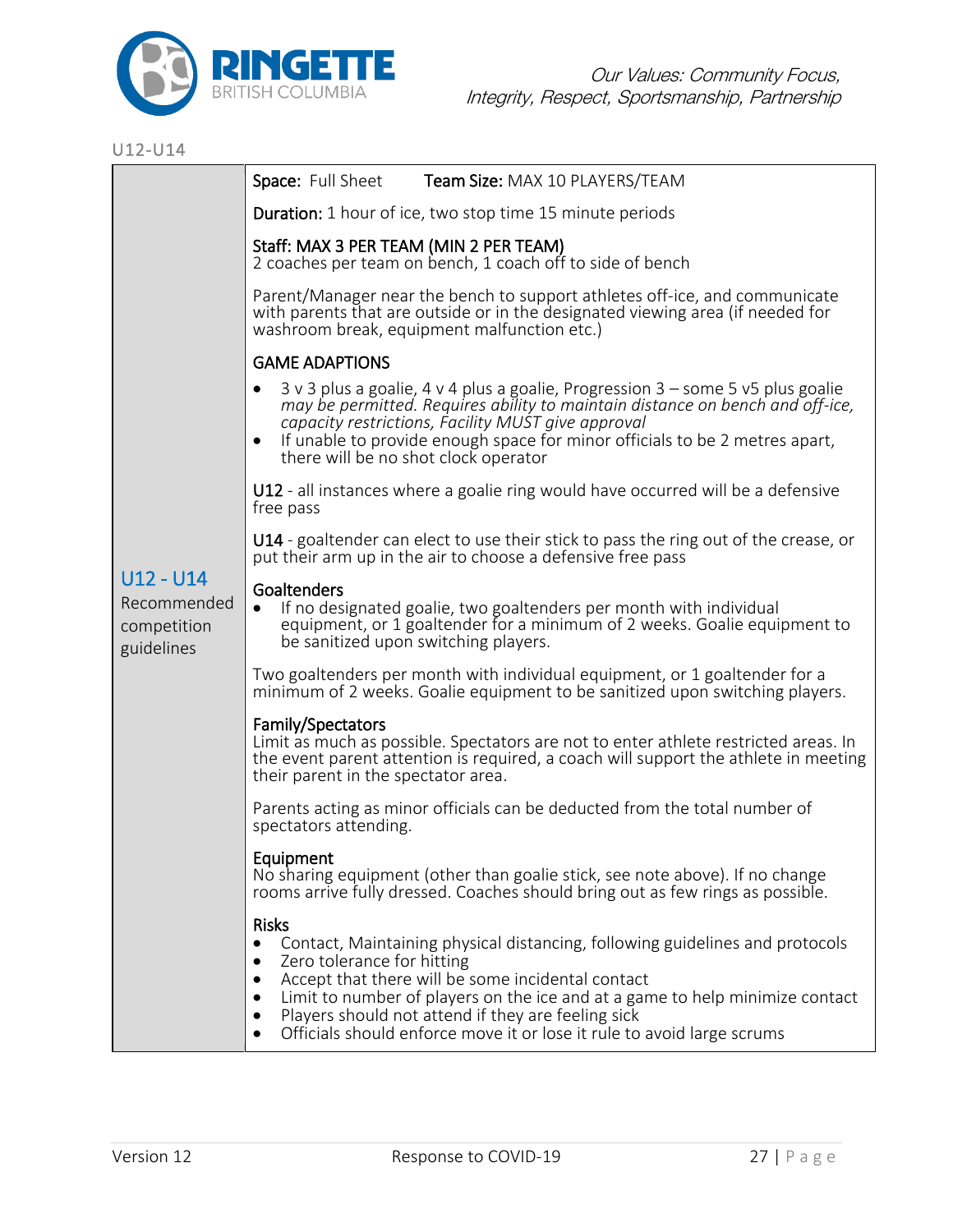

### U16-U19

|                            | Space: Full Sheet<br>Team Size: MAX 12 PLAYERS/TEAM                                                                                                                                                                                                                                                                                                                                                                                                                                                                                        |  |  |
|----------------------------|--------------------------------------------------------------------------------------------------------------------------------------------------------------------------------------------------------------------------------------------------------------------------------------------------------------------------------------------------------------------------------------------------------------------------------------------------------------------------------------------------------------------------------------------|--|--|
|                            | <b>Duration:</b> 1 hour of ice, two stop time 18 minute periods                                                                                                                                                                                                                                                                                                                                                                                                                                                                            |  |  |
|                            | Staff: MAX 3 PER TEAM (MIN 2 PER TEAM)<br>2 coaches per team on bench, 1 coach off to side of bench                                                                                                                                                                                                                                                                                                                                                                                                                                        |  |  |
|                            | <b>Game Adaptations</b><br>Goaltender can elect to use their stick to pass the ring out of the crease, or<br>$\bullet$<br>put their arm up in the air to choose a defensive free pass<br>$3$ v 3 with a goalie, 4 v 4 with a goalie, Progression $3$ – some 5 v5 plus goalie<br>may be permitted. Requires ability to maintain distance on bench and off-ice,<br>capacity restrictions, Facility MUST give approval<br>If unable to provide enough space for minor officials to be 2 metres apart,<br>there will be no shot clock operator |  |  |
|                            | Goaltenders<br>If no designated goalie, two goaltenders per month with individual equipment, or<br>1 goaltender for a minimum of 2 weeks. Goalie equipment to be sanitized upon<br>switching players.                                                                                                                                                                                                                                                                                                                                      |  |  |
| $U16 - U19$<br>Recommended | Family<br>1 parent/spectator per player max                                                                                                                                                                                                                                                                                                                                                                                                                                                                                                |  |  |
| competition<br>guidelines  | Spectators are not to enter athlete restricted areas. In the event parent attention<br>is required, a coach will support the athlete in meeting their parent in the<br>spectator area.                                                                                                                                                                                                                                                                                                                                                     |  |  |
|                            | Parents acting as minor officials can be deducted from the total number of<br>spectators attending.                                                                                                                                                                                                                                                                                                                                                                                                                                        |  |  |
|                            | Equipment<br>Must arrive fully dressed, no sharing equipment (other than goalie stick, see<br>note above)<br>Coaches should bring out as few rings as possible<br>$\bullet$                                                                                                                                                                                                                                                                                                                                                                |  |  |
|                            | <b>Health and Safety Considerations</b><br>Players must practice hygiene practices, do not take off facemasks, avoid<br>touching faces, practice physical distancing when possible                                                                                                                                                                                                                                                                                                                                                         |  |  |
|                            | <b>Risks</b><br>Contact, Maintaining physical distancing, following guidelines and protocols<br>$\bullet$<br>Zero tolerance for hitting<br>$\bullet$<br>Accept that there will be some incidental contact<br>$\bullet$<br>Limit to number of players on the ice and at a game to help minimize contact<br>$\bullet$<br>Players should not attend if they are feeling sick<br>Officials should enforce move it or lose it rule to avoid large scrums<br>$\bullet$                                                                           |  |  |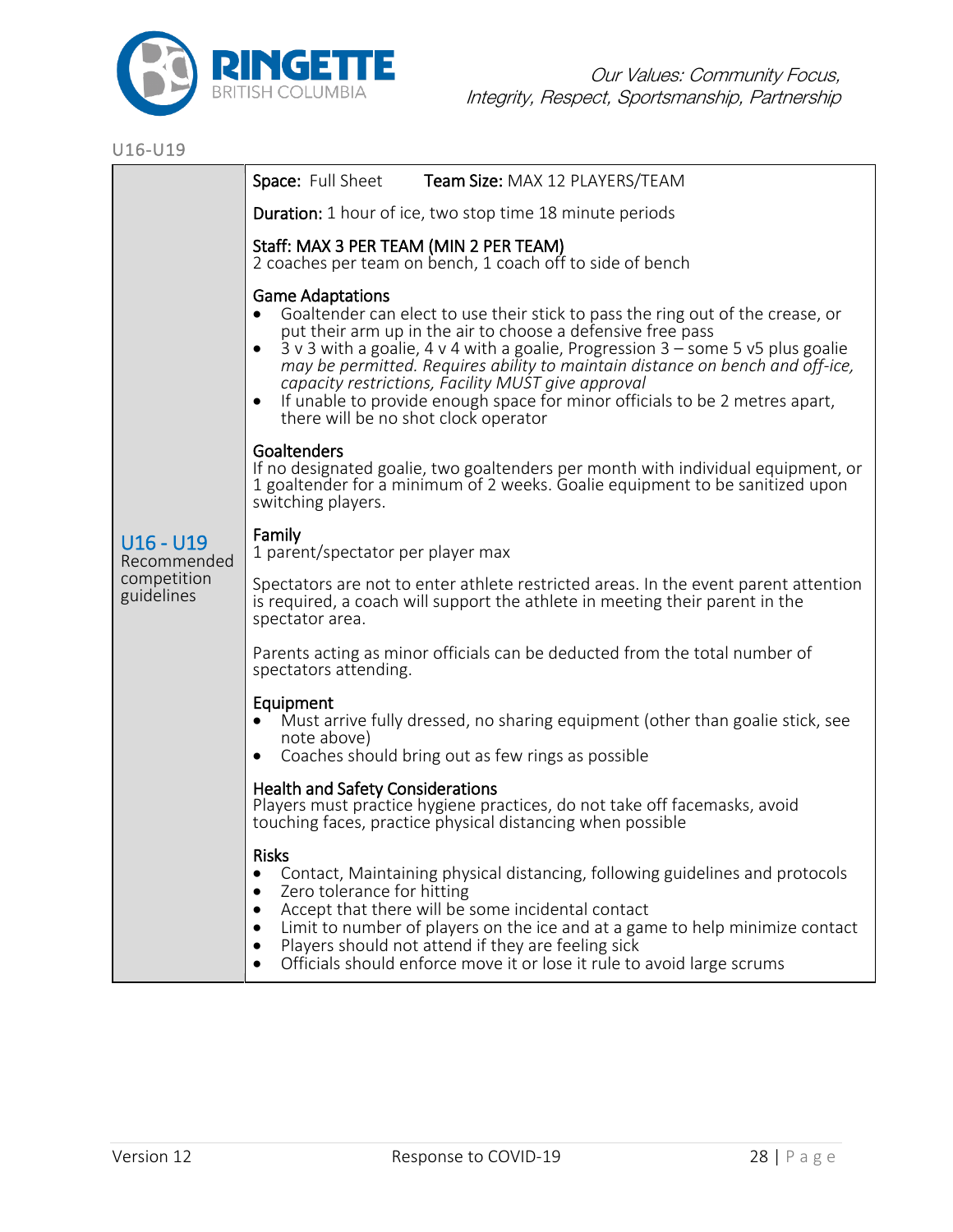

| 18+ (OPEN)                                                                 |                                                                                                                                                                                                                                                                                                                                                                                                                                                                                                                           |
|----------------------------------------------------------------------------|---------------------------------------------------------------------------------------------------------------------------------------------------------------------------------------------------------------------------------------------------------------------------------------------------------------------------------------------------------------------------------------------------------------------------------------------------------------------------------------------------------------------------|
|                                                                            | Space: Full Sheet<br>Team Size: MAX 12-15 PLAYERS/TEAM                                                                                                                                                                                                                                                                                                                                                                                                                                                                    |
| 18+ (Open)<br>Recommended<br>competition<br>guidelines for<br>$18+$ (Open) | <b>Duration:</b> 1 hour of ice, two stop time 18 minute periods                                                                                                                                                                                                                                                                                                                                                                                                                                                           |
|                                                                            | Staff: not required<br>If staff are participating that must be included in the total participant count.                                                                                                                                                                                                                                                                                                                                                                                                                   |
|                                                                            | <b>Game Adaptations</b><br>Goaltender can elect to use their stick to pass the ring out of the crease, or<br>put their arm up in the air to choose a defensive free pass<br>3 v 3 with a goalie, 4 v 4 with a goalie, Progression 3 - some 5 v5 plus goalie<br>may be permitted. Requires ability to maintain distance on bench and off-ice,<br>capacity restrictions, Facility MUST give approval<br>If unable to provide enough space for minor officials to be 2 metres apart,<br>there will be no shot clock operator |
|                                                                            | Goaltenders<br>If no designated goalie, two goaltenders per month with individual equipment, or<br>1 goaltender for a minimum of 2 weeks. Goalie equipment to be sanitized upon<br>switching players.                                                                                                                                                                                                                                                                                                                     |
|                                                                            | SPECTATORS: none required<br>Limit as much as possible. Allowance for those acting as Minor officials.<br>Spectators are not to enter athlete restricted areas.                                                                                                                                                                                                                                                                                                                                                           |
|                                                                            | Equipment<br>Teams should bring out as few rings as possible. No sharing of equipment.                                                                                                                                                                                                                                                                                                                                                                                                                                    |
|                                                                            | <b>Health and Safety Considerations</b><br>Players must maintain a minimum of a "stick length" away from one another, and<br>coaches, at all times.                                                                                                                                                                                                                                                                                                                                                                       |
|                                                                            | <b>Risks</b><br>Contact, Maintaining physical distancing, following guidelines and protocols<br>$\bullet$<br>Zero tolerance for hitting<br>$\bullet$<br>Accept that there will be some incidental contact<br>$\bullet$<br>Limit to number of players on the ice and at a game to help minimize contact<br>Players should not attend if they are feeling sick<br>$\cdot$ 1.1                                                                                                                                               |

• Officials should enforce move it or lose it rule to avoid large scrums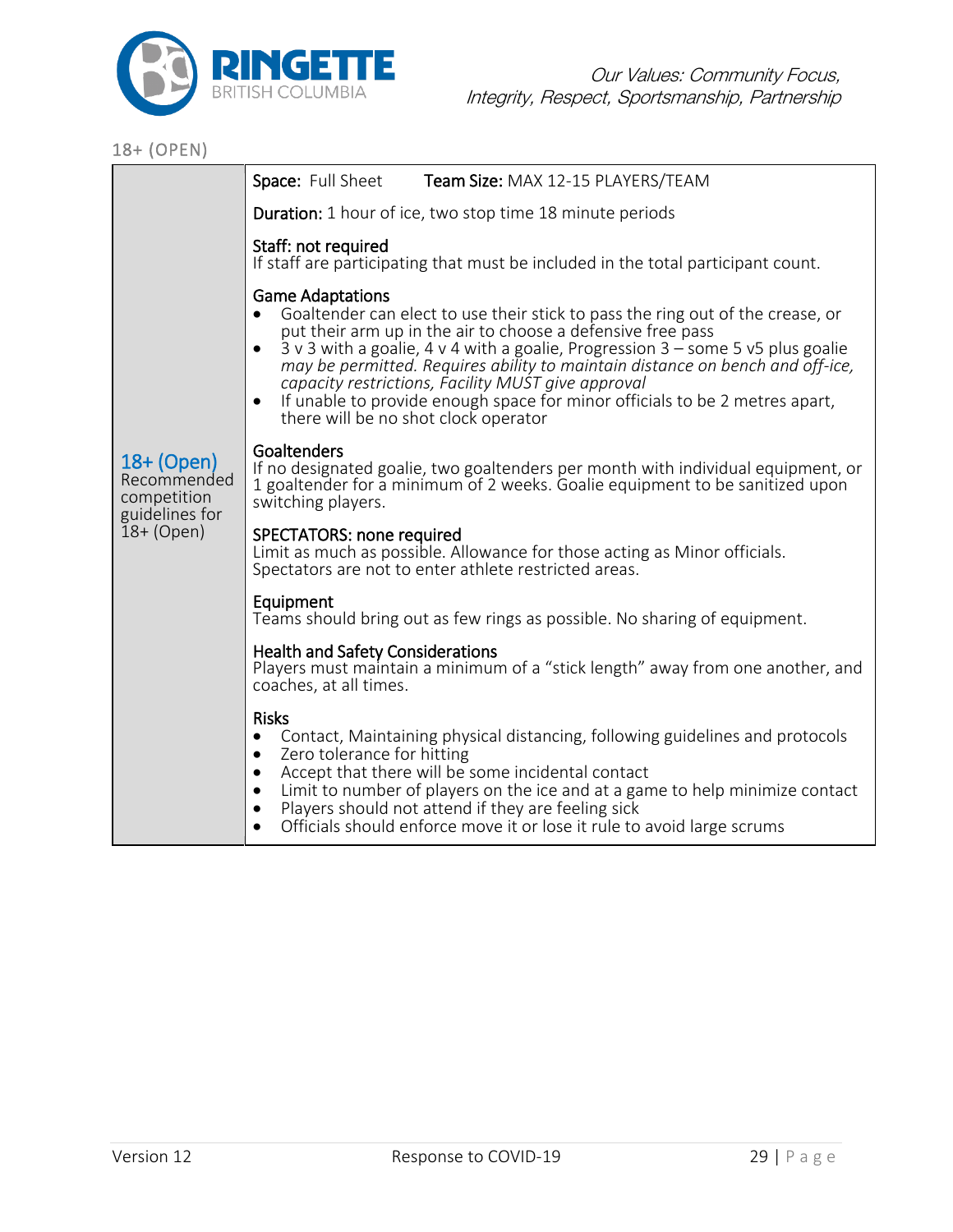

# MASTERS **Masters** Recommended competition guidelines for **Masters** Space: Full Sheet Team Size: MAX 15 PLAYERS/TEAM Duration: 1 hour of ice, two stop time 18 minute periods Staff: 1 coach on the bench per team max Game Adaptations • Goaltender can elect to use their stick to pass the ring out of the crease, or put their arm up in the air to choose a defensive free pass • 3 v 3 with a goalie, 4 v 4 with a goalie, Progression 3 – some 5 v5 plus goalie *may be permitted. Requires ability to maintain distance on bench and off-ice, capacity restrictions, Facility MUST give approval* • If unable to provide enough space for minor officials to be 2 metres apart, there will be no shot clock operator SPECTATORS: none required Limit as much as possible. Spectators are not to enter athlete restricted areas. Equipment No sharing equipment Teams should bring out as few rings as possible Goaltenders If no designated goalie, two goaltenders per month with individual equipment, or 1 goaltender for a minimum of 2 weeks. Goalie equipment to be sanitized upon switching players. Risks • Maintaining physical distancing, following guidelines and protocols • Considerations • Zero tolerance for hitting and contact • Accept that there will be some incidental contact • Limit to number of players on the ice and at a game to help minimize contact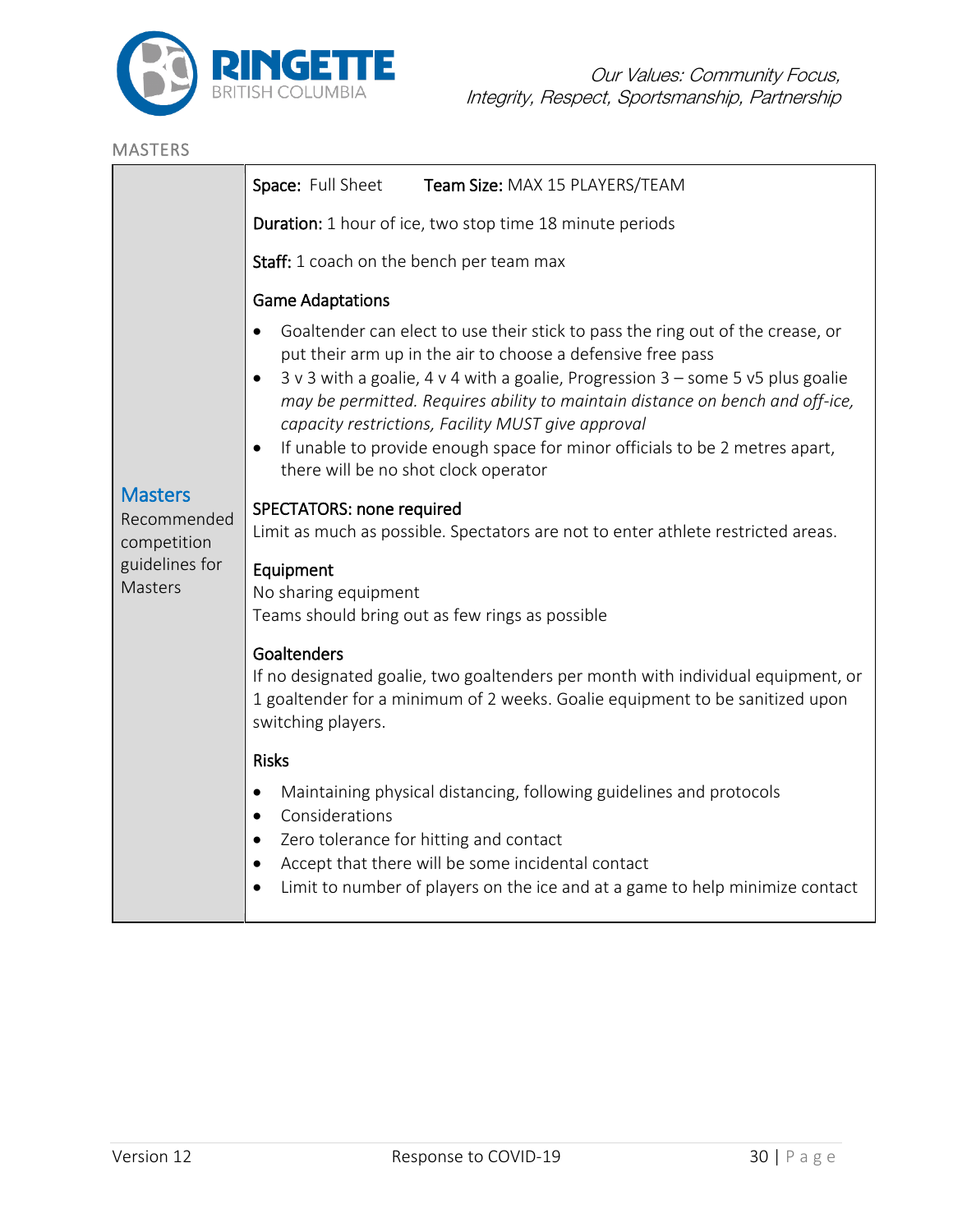

# APPENDIX C

### SCREENING PROTOCOLS AND QUESTIONS

All Local Associations will need to ensure that as participants arrive for ringette activities at the facility that they are asked the following screening questions. These questions should be asked with a parent/guardian present and it should not be the coach that asks the questions. Questions should be asked before athletes enter the facility.

SCREENING QUESTIONS:

- 1. Are you exhibiting any symptoms of COVID-19 such as, fever, dry cough, chest or respiratory pain?
- 2. Has any member of your household exhibited any symptoms of COVID-19 within the last 14 days?
- 3. Have you or any over member of your household arrived from outside of Canada in the past 14 days?

The questions noted above should be asked at every ringette related activity. If a participant says yes to any of the above questions, they will not be permitted to participate in the activity that day and will be sent home. All answers and attendees are tracked on the Attendance Tracking sheet.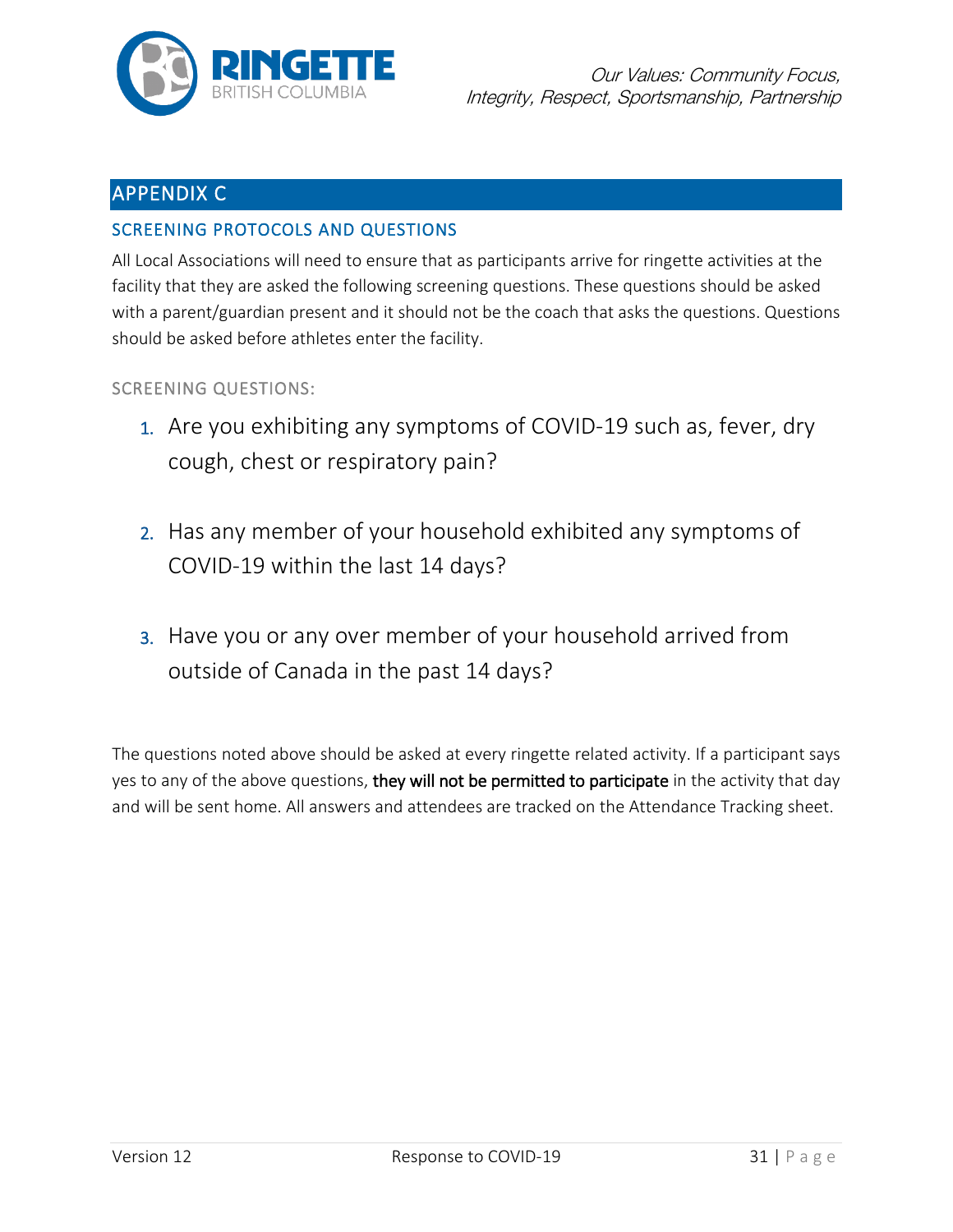# APPENDIX D:

RETURN TO PLAY STAGES MAP FOR THE BC GOVERNMENT, VIASPORT AND RINGETTE BC:

| <b>Province of British Columbia</b><br><b>BC's Restart Plan</b> | <b>BRITISH</b><br><b>COLUMBIA</b>                                                                                                                           |                                                                                                                                                                            |                                                                                                                                                                                                                        |
|-----------------------------------------------------------------|-------------------------------------------------------------------------------------------------------------------------------------------------------------|----------------------------------------------------------------------------------------------------------------------------------------------------------------------------|------------------------------------------------------------------------------------------------------------------------------------------------------------------------------------------------------------------------|
| Phase 1                                                         | Phase 2                                                                                                                                                     | Phase 3                                                                                                                                                                    | Phase 4                                                                                                                                                                                                                |
| Up to May 19, 2020                                              | May $19th$ - current                                                                                                                                        | June 24 <sup>th</sup> to September                                                                                                                                         | TBD                                                                                                                                                                                                                    |
| <b>Essential Services Only</b>                                  | Stay within your community, large<br>spaces, few faces<br>Limited travel between communities<br>and regions.<br>Gatherings limited to 50 people or<br>less. | If Transmissions rates of COVID-19<br>remain low,<br>Lesser restrictions on travel<br>throughout BC<br>No international Travel<br>Gatherings of no more than 50<br>people. | Conditional phase.<br>Must have achieved one of the<br>following:<br>Wide vaccination<br>herd or "community" immunity<br>achieved<br>broad treatment.<br>Return of international travel.<br>Gatherings over 50 people. |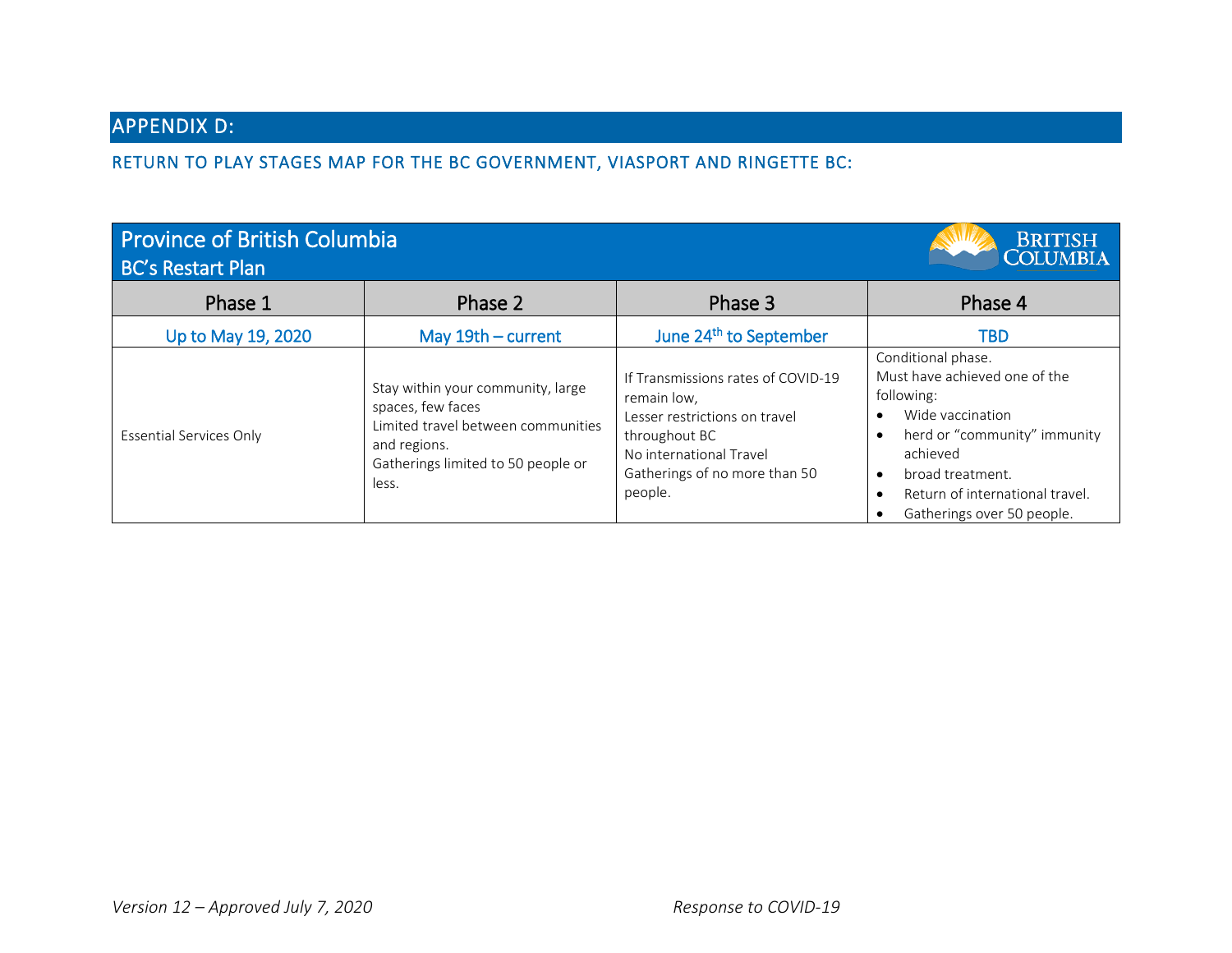

| <b>viaSport British Columbia</b><br><b>Return to Sport Plan</b>                                                                                                                                  |                                                                                                                                                                                                                                                   |                                                                                                                                                                                                                                                  |                                                                                                                                                                                                         |  |  |  |  |  |
|--------------------------------------------------------------------------------------------------------------------------------------------------------------------------------------------------|---------------------------------------------------------------------------------------------------------------------------------------------------------------------------------------------------------------------------------------------------|--------------------------------------------------------------------------------------------------------------------------------------------------------------------------------------------------------------------------------------------------|---------------------------------------------------------------------------------------------------------------------------------------------------------------------------------------------------------|--|--|--|--|--|
| Phase 1                                                                                                                                                                                          | Phase 2                                                                                                                                                                                                                                           | Phase 3                                                                                                                                                                                                                                          | Phase 4                                                                                                                                                                                                 |  |  |  |  |  |
| Up to May 19, 2020                                                                                                                                                                               | May 19th - September 2020                                                                                                                                                                                                                         | <b>TBD</b>                                                                                                                                                                                                                                       | <b>TBD</b>                                                                                                                                                                                              |  |  |  |  |  |
| <b>BC Restart Plan Phase Alignment</b>                                                                                                                                                           |                                                                                                                                                                                                                                                   |                                                                                                                                                                                                                                                  |                                                                                                                                                                                                         |  |  |  |  |  |
| Phase 1                                                                                                                                                                                          | <b>Phase 2 &amp; 3</b>                                                                                                                                                                                                                            | <b>Phase 3 &amp; 4</b>                                                                                                                                                                                                                           | Phase 4 & beyond                                                                                                                                                                                        |  |  |  |  |  |
| <b>Strictest Controls</b><br>Maintain 2m physical distance,<br>no non-essential travel,<br>Individual activities, outdoors<br>or within the home.<br>Contact and competition<br>should not occur | <b>Transition Measures</b><br>Maintain 2 m physical<br>distance, no non-essential<br>travel.<br>Small groups focus on training<br>and fundamental movement<br>skills.<br>Competition should not occur.<br>Contact activities should not<br>occur. | Progressively Loosen<br><b>Restrictions</b><br>Refer to Provincial Health<br>Officer and local health<br>authorities.<br>Introduction of small groups.<br>Contact activities can occur.<br>Interclub or regional game play<br>may be considered. | <b>New Normal</b><br>Refer to Provincial Health<br>Officer and Regional Health<br>Authorities<br>Large scale events and<br>Provincial Championships may<br>return.<br>No restrictions on activity type. |  |  |  |  |  |
|                                                                                                                                                                                                  | Modified games $may$ be<br>introduced                                                                                                                                                                                                             |                                                                                                                                                                                                                                                  |                                                                                                                                                                                                         |  |  |  |  |  |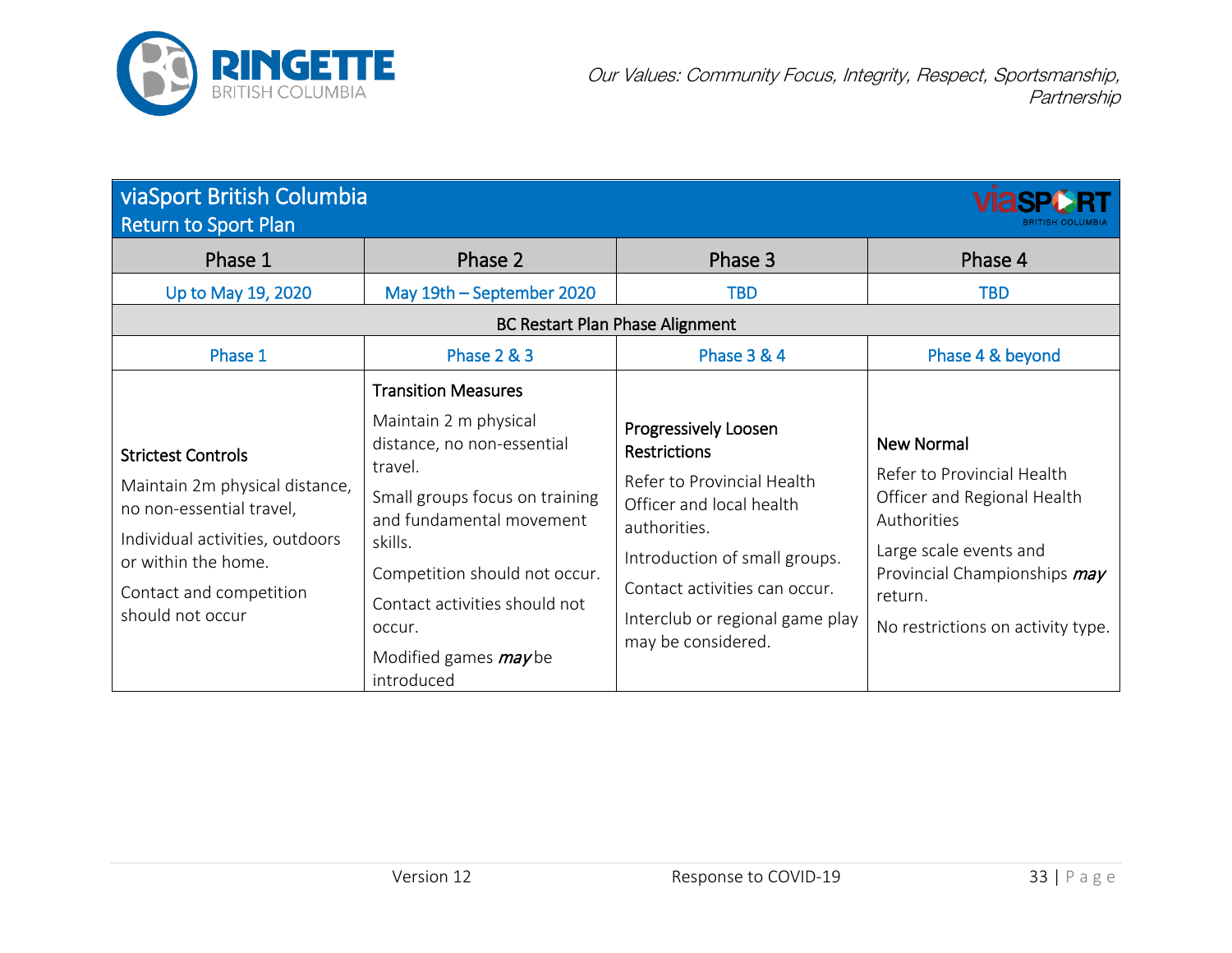

| <b>Ringette BC</b>                        | <b>RINGETTE</b>                                                 |                                                                 |                                                                                                                      |                                                                                             |  |  |  |
|-------------------------------------------|-----------------------------------------------------------------|-----------------------------------------------------------------|----------------------------------------------------------------------------------------------------------------------|---------------------------------------------------------------------------------------------|--|--|--|
| <b>Return to Ringette Guidelines</b>      |                                                                 |                                                                 |                                                                                                                      |                                                                                             |  |  |  |
| <b>No Activities</b>                      | <b>Ringette Progression</b>                                     | <b>Ringette Progression</b>                                     | <b>Ringette Progression</b><br>3                                                                                     | <b>Ringette Progression</b><br>4                                                            |  |  |  |
| March $13th$ , 2020 – Date<br>of Approval | Date of Approval July 7th<br>- September 2020 (at<br>minimum)   | <b>TBD</b>                                                      | <b>TBD</b>                                                                                                           | <b>TBD</b>                                                                                  |  |  |  |
| <b>BC Restart Plan Phase Alignment</b>    |                                                                 |                                                                 |                                                                                                                      |                                                                                             |  |  |  |
| Phase 1 & Phase 2                         | Phase 2                                                         | Phase 2 & Phase 3                                               | Phase 3                                                                                                              | Phase 4 & beyond                                                                            |  |  |  |
| ViaSport Return to Sport Phase Alignment  |                                                                 |                                                                 |                                                                                                                      |                                                                                             |  |  |  |
| Phase 1 & Phase 2                         | Phase 2                                                         | Phase 2 & Phase 3                                               | Phase 3                                                                                                              | Phase 4 & beyond                                                                            |  |  |  |
| <b>NO ACTVITIES</b>                       | <b>Skills&amp; Drills</b><br>Practice only<br>Stay in community | <b>Community Focus</b><br>Some contact drills are<br>introduced | <b>Regional and League</b><br>Play<br>Inter-club games under<br>modified rules.<br>Potentially inter-league<br>games | <b>Cross Country</b><br>Local and provincial<br>competitions resume.<br>No limits on travel |  |  |  |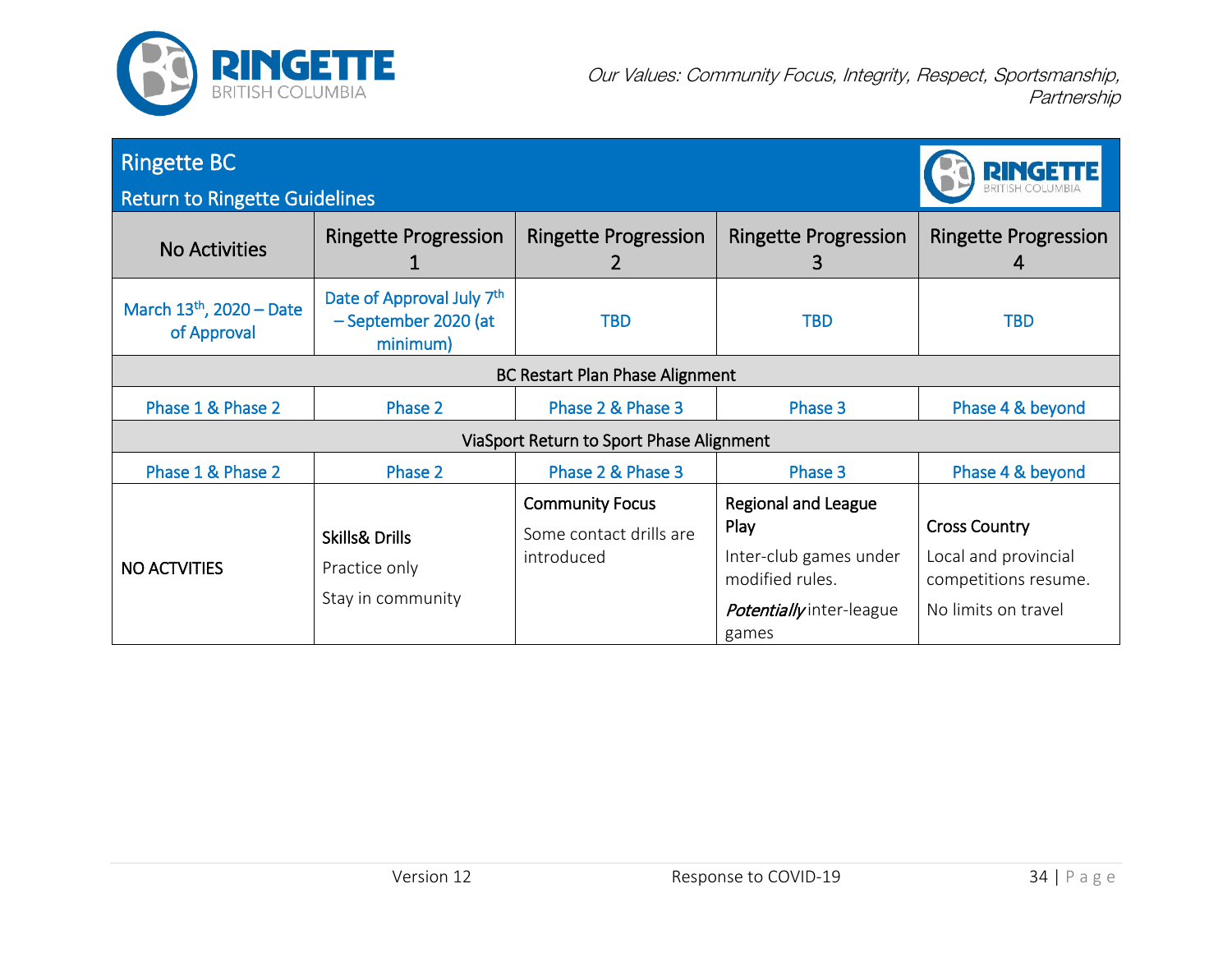

# APPENDIX E:

### SPORT ACTIVITY CHART – VIASPORT RETURN TO SPORT SECTOR GUIDELINES

|                                 | <b>Strictest Controls</b><br>Prior to May 19, 2020                                         | <b>Transition Measures</b><br>Approx. May 19th to Sept                                                 | <b>Progressively Loosen</b><br>Future date TBC                       | <b>New Normal</b><br>Future date TBC                                    |
|---------------------------------|--------------------------------------------------------------------------------------------|--------------------------------------------------------------------------------------------------------|----------------------------------------------------------------------|-------------------------------------------------------------------------|
| <b>Restrictions</b><br>in Place | • Maintain Physical Distance (2m)<br>. No non-essential travel                             | • Maintain Physical Distance (2m)<br>· No non-essential travel<br>• No group gatherings over 50 people | Refer to PHO and local health<br>authorities                         | Refer to PHO and local<br>health authorities                            |
| Enhanced<br>Protocols           | Increased hand hygiene                                                                     | · Increased hand hygiene<br>• Symptom Screening in place                                               | Increased hand hygiene                                               | Increased hand<br>hygiene                                               |
| Facility                        | • Outdoor or within home<br>• Facilities and playgrounds<br>closed                         | • Outdoor is safest<br>· Indoor facilities slowly re-opening                                           | Outdoor/Indoor                                                       | Outdoor/Indoor                                                          |
| Participants                    | Individual activities                                                                      | • Small Groups<br>• No or limited spectators                                                           | • Groups sizes may<br>increase<br>• Limited spectators               | • Large groups allowed<br>• No restrictions on<br>spectators            |
| Non-contact<br>Activities       | • Low risk outdoor activities can<br>occur (biking, running, etc).<br>• Virtual activities | • Fundamental movement skills<br>• Modified training activities, drills                                | <b>Expansion of training</b><br>activities                           | No restrictions<br>on activity type                                     |
| Contact<br>Activities           | Should not occur                                                                           | · Should not occur<br>• Contact sports should look for<br>non-contact alternatives to training         | Introduction to pair or<br>small group contact skills                | No restrictions<br>on activity type                                     |
| Competition*                    | Should not occur                                                                           | In club play or modified games may<br>slowly be introduced                                             | Interclub or regional game play<br>may be considered                 | <b>Provincial competitions</b><br>and larger scale events<br>may return |
| Equipment                       | No shared equipment                                                                        | • Minimal shared equipment<br>• Disinfect any shared equipment<br>before, during and after use         | • Some shared equipment<br>· Enhanced cleaning<br>protocols in place | Shared equipment                                                        |

'Introduction of competitive activities should be in alignment with Sport Specific guidelines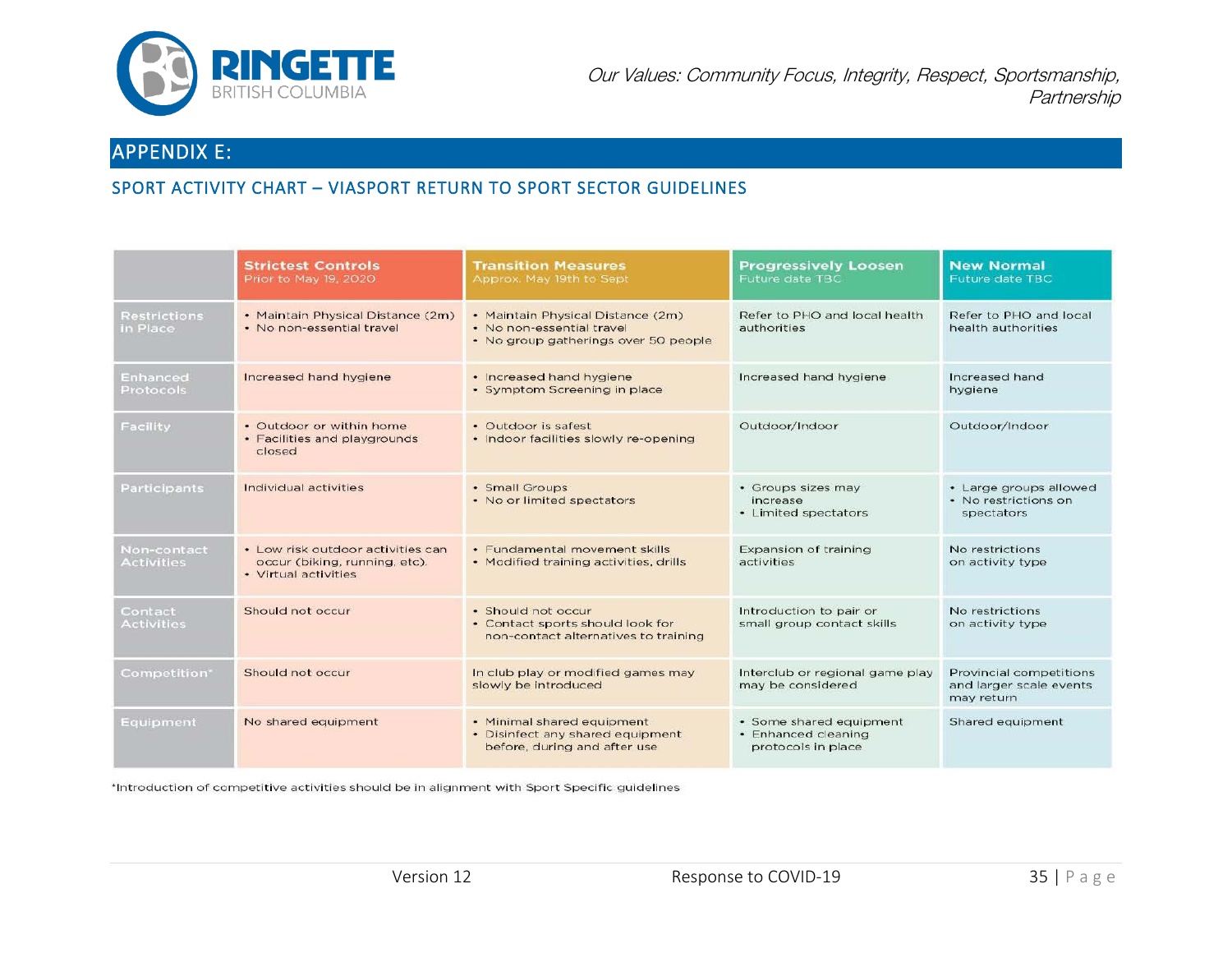# APPENDIX F:

## **1.19 ILLNESS POLICY**

In this Policy "Team Member" includes a volunteer, coach, participant, official, parent, Club – Association Executive Member, parent or spectator.

- A. COVID-19 SYMPTOMS
	- i. Inform an individual in a position of authority, such as, a coach, team manager, program coordinator, immediately if, you feel any symptoms of COVID-19
	- ii. Symptoms: such as fever, chills, cough, shortness of breath, sore throat and painful swallowing, stuffy or runny nose, loss of sense of smell, headache, muscle aches, fatigue and loss of appetite.
	- iii. If a Team Member is feeling sick with COVID-19 symptoms:
		- 1.They should remain at home and contact Health Link BC at 8-1-1.
		- 2. If they feel sick and /or are showing symptoms while at work, they should be sent home immediately and have them contact 8-1-1 or a doctor for further guidance.
	- iv. No Team Member may participate in a practice/activity if they are symptomatic.
- B. ASSESSMENT:
	- i. Team members must review the self-assessment signage located throughout the facility each morning before their shift/practice/activity to attest that they are not feeling any of the COVID 19 symptoms.
	- ii. Managers/coaches will visually monitor team members to assess any early warning signs as to the status of their health and to touch base on how they are regarding their personal safety throughout the workday/practice/activity.
	- iii. If Team Members are unsure please have them use theCOVID-19 BC Center for Disease [Control Self-Assessment tool](https://bc.thrive.health/covid19/en) or through the COVID-19 BC Support App self-assessment tool.

#### C. POSTIVITIVE CONFIRMED CASE OF COVID-19

- i. **If a Team Member tests positive for COVID-19** the Team Member will not be permitted to return to the workplace/practice/facility until they are free of the COVID-19 virus.
- ii. Any Team Members who work/play closely with the infected Team Member will also be removed from the workplace/practice/facility for at least 14 days to ensure the infection does not spread further.
- iii. Close off, clean and disinfect their work/practice/facility area immediately and any surfaces that could have potentially be infected/touched.
- D. SUSPECTED CASE OF COVID-19
	- i. If a Team Member has been tested and is waiting for the results of a COVID-19 Test as with the confirmed case, the Team Member must be removed from the workplace/practice/facility.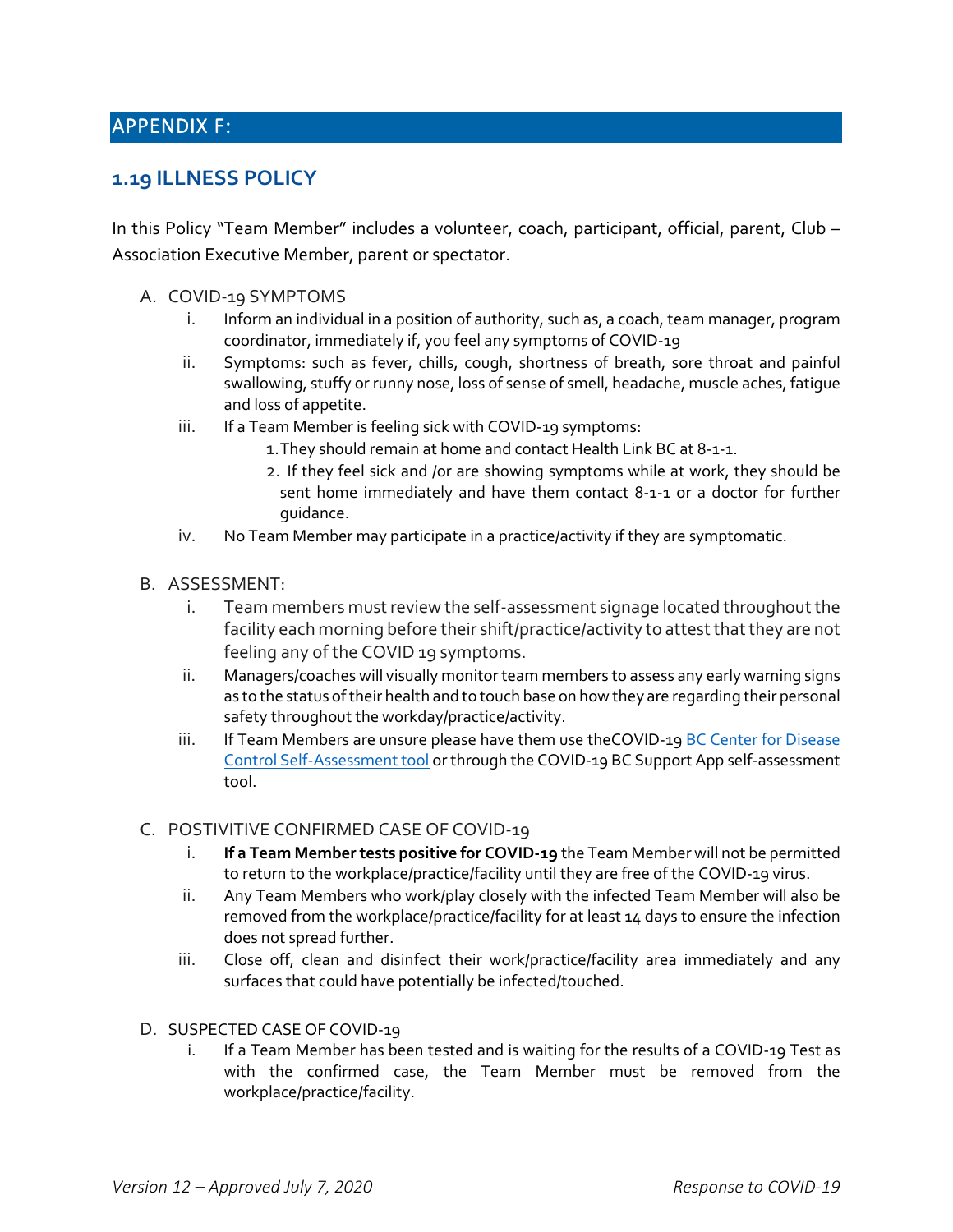

- ii. The Public Health Agency of Canada advises that any person who has even mild symptoms to stay home and call the public health authority of B.C.
- iii. Other Team Members who may have been exposed will be informed and removed from the workplace/practice/activity for at least 14 days or until the diagnosis of COVID-19 is ruled out by health authorities.
- iv. The workspace/practice/activity space will be closed off, cleaned, and disinfected immediately and any other surfaces that could have potentially been infected/touched.
- v. If a Team Member has come in to contact with someone who is confirmed to have COVID-19:
	- 1.Team Members must advise their Association COVID-19 Safety Officer or other Association contact or their coach if they reasonably believe they have been exposed to COVID-19.
	- 2.The Club-Association will follow the COVID-19 Response plan.
	- 3.Once the contact is confirmed, the Team Member will be removed from the workplace/practice/activity for at least 14 days or as otherwise directed by public health authorities. Team Members who may have come into close contact with the Team Member will also be removed from the workplace for at least 14 days.

#### E. QUARANTINE AND SELF-ISOLATE

- i. Any Team Member who has travelled outside of Canada or the Province within the last 14 days is not permitted to enter any part of the facility and must quarantine and selfisolate.
- ii. Any Team Member with any symptoms of COVID-19 is not permitted to enter any part of the facility and must quarantine and self-isolate.
- iii. Any Team Member from a household with someone showing symptoms of COVID-19 is not permitted to enter any part of the facility and must quarantine and self-isolate.
- iv. Any Team Member who is in quarantine or self-isolating as a result of contact with an infected person or in families who are self-isolating, is not permitted to enter any part of the facility.
- v. Any Team Member who was quarantining or self-isolating will be required to bring a doctor's note prior to being permitted to returning to Club-Association ringette activities.

#### F. ENFORCEMENT

- i. Each Club-Association will designate a member of the Club-Association Executive to act as the primary contact for COVID-19 related incidents or information sharing and tracking.
- ii. All Ringette BC coaches and Team staff as per the Return to Ringette Guidelines will be permitted to tell a Team Member that they must leave ringette activities if they are displaying any symptoms of COVID-19.